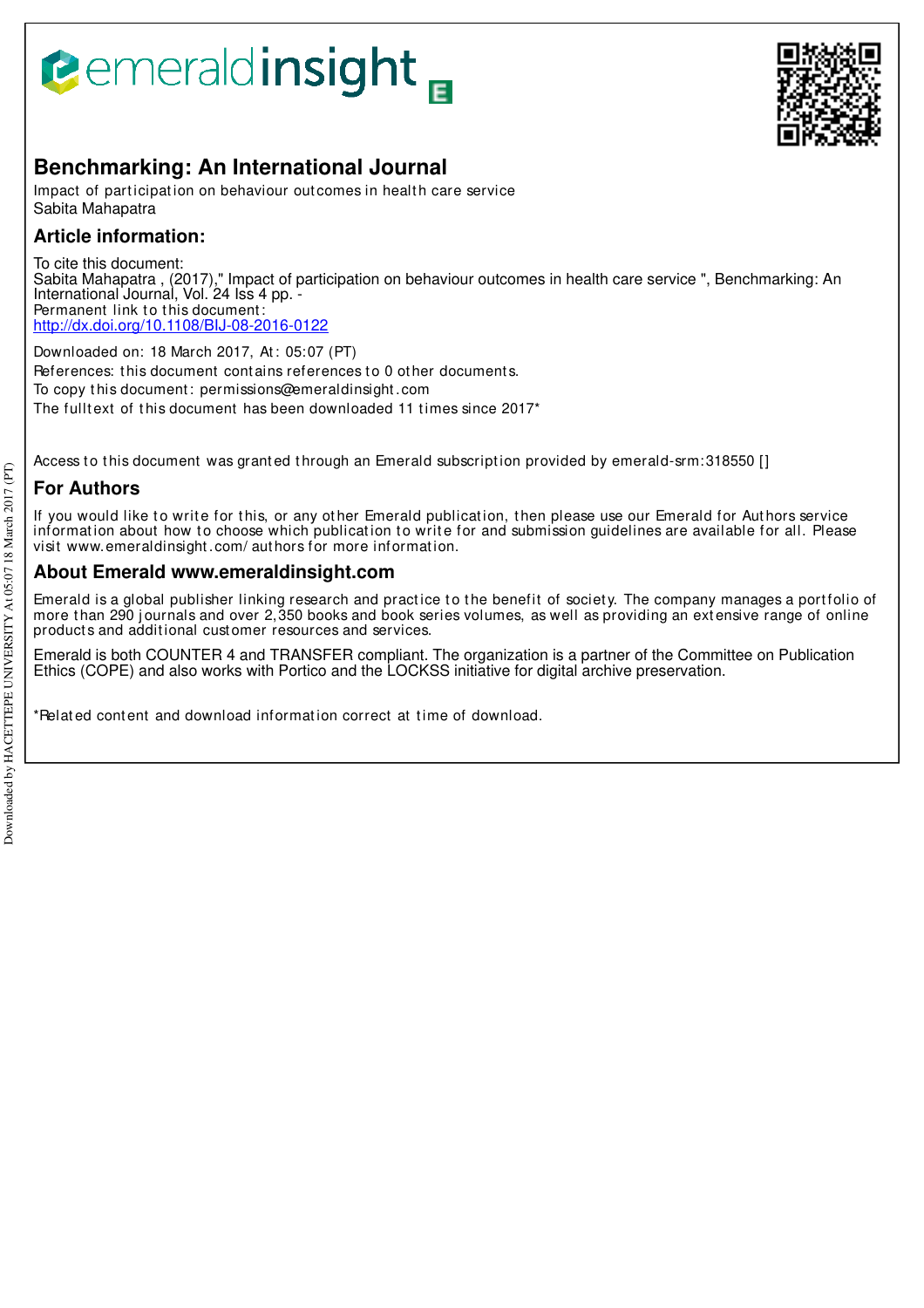# Impact of participation on behaviour outcomes in health care service

#### Abstract

**Purpose** – The purpose of this paper is to examine the effect of patient participation on patient satisfaction and the subsequent effect on patient behaviour outcomes.

Design/methodology/approach – The research employs self-administered survey method to test hypotheses. The convenience sampling approach is used to collected data from 410 patients in metropolitan cities of India. The data are analysed using SmartPLS to test the proposed model.

**Findings** – The results show that patient participation is positively related to patient satisfaction, and that patient confidence and patient satisfaction moderates the relationship between patient participation and behaviour outcome such as patient gratitude, patient adherence and word of mouth.

# **Research Limitations/implications-**

**Practical implications** – The results provide interesting insights about the significance of patient participation in positive behaviour outcome. These insights will enable healthcare professionals and government to formulate a suitable policy through which to encourage patient participation in health treatment regimes.

**Originality/value** – The paper demonstrates the influence of patient participation on behaviour. There has been little research on this aspect in the Indian context to date, so this study offers an important guideline to the healthcare industry in relation to introducing customer empowerment into healthcare regimes.

Keywords - India, patient participation, confidence, satisfaction, gratitude, adherence, word of mouth.

**Paper type – Research paper** 

#### **Introduction**

In recent years, patient empowerment has received considerable attention from health professionals in relation to disease and healthcare management. Ideas related to increased patient involvement in healthcare have been high on the agenda in many developed countries in the recent past. Rising consumerism has been responsible for changing the traditional patient-physician relationship landscape. Today consumers are more concerned about their health, and are no longer passive receivers of healthcare services; rather, they want to be active and equal partners in healthcare decision-making.

Patient involvement is based on the philosophy of patient rights to information, co-decision, and co-management (Jacobsen *et al.*, 2008). In healthcare, the patient plays a significant role in identifying and contacting the healthcare professionals for examination, treatment, and follow-up activities. Hence, it is extremely important for the patient to have a positive experience throughout the entire health recovery journey. Therefore, one of the major aims is to deliver healthcare services that take into account patient's perspective, by involving them in the process. Healthcare industry in developed countries is witnessing the growing importance of collaborative interaction between patients and physicians for the successful management of disease (Holman & Kate, 2000). This trend has slowly started to gain ground in emerging economies, like India. Few hospitals in India are consciously becoming customer orientated, with a focus on building their brand image as a part of their corporate strategy. Part of this has involved obtaining quality assurance certifications through accreditation. Advocacy groups and organizations have raised their voices for patient empowerment through participation as an important parameter of quality assurance.

Due to use of internet and social media, patients are becoming increasingly involved and thereby informed. Patient involvement can take several forms, including consumerism and

This is a pre-print of a paper and is subject to change before publication. This pre-print is made available with the understanding that it will not be reproduced or stored in a retrieval system without the permission of Emerald Group Publishing Limited.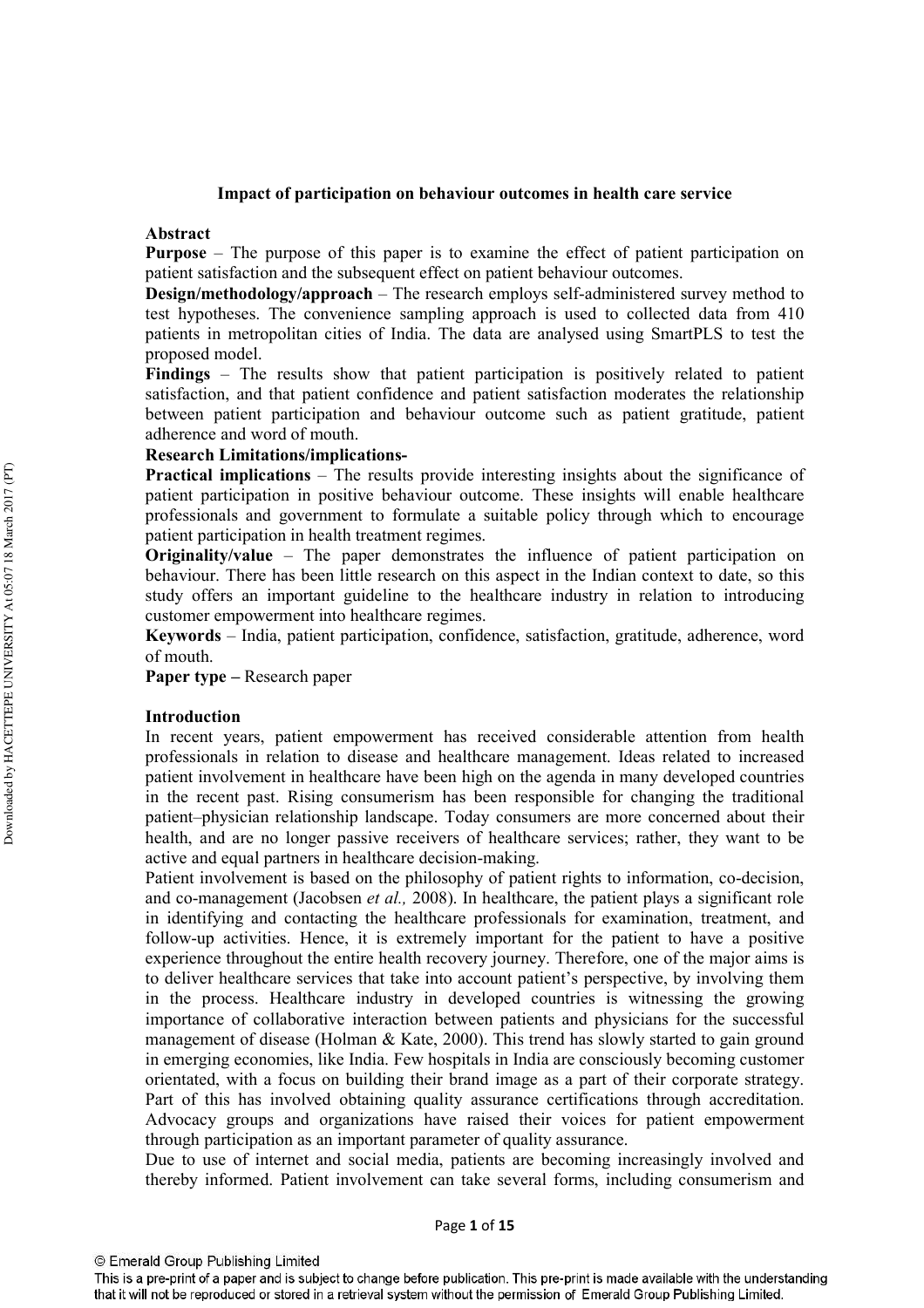participation (Tonkens, 2016). Patient choice is the best known, and probably the most widely implemented, variant of patient involvement in healthcare across Europe (Coulter  $\&$ Magee, 2003). The concept of customer orientation has rapidly gained importance which is evident in the New Zealand context (Ashill, Rod, & Carruthers, 2008). However, healthcare services are often viewed from an inside-out perspective (Bitner & Brown, 2008), with physician been the sole decision maker without considering patients view point. Patients are increasingly getting involved in their own healthcare decision, although there seems to be a clear difference across countries (Coulter & Magee, 2003). The trend of patient participation in healthcare can be seen as an important driver influencing patients' behaviour outcomes. Research has suggested that involving patients through active participation in their healthcare results in positive outcomes (Hibbard et al., 2004). However, modern medicine does not recognize the significance of physician empathy in service interface (Mercer et al., 2001). In developing countries, the evaluation of high-credence services such as healthcare has received limited focus in the literature in terms of satisfaction and behaviour outcomes (Chahal, 2009). Though literature has acknowledged the importance of patients' involvement in service creation, there has been limited research on patient behaviour outcomes. Most of the marketing literature in the last two decades has focused on relationship management; however, there has been very little empirical research on the patient-physician interaction and its impact on subsequent behaviour outcomes. Therefore, the patient-physician relationship merits immediate research attention. The present study aims to identify the relationship between patient-physician interaction and subsequent behaviour outcomes. In this study, patients are referred to as consumers (Kolodinsky, 1995), with the two terms used interchangeably. Also the term behaviour outcome is used to include patients' adherence, gratitude, and word of mouth (WOM).

The remainder of the paper is organized as follows. First, a review of the literature is presented, followed by an outline of the proposed model along with the hypotheses and methodology. Then, an analysis of the results is presented followed by discussion with theoretical and managerial implications. Finally, the paper concludes with limitations, and future research directions.

#### **Conceptual background**

The emerging era of consumer empowerment centres on involving consumers in the servicecreation process (Prahalad & Ramaswamy, 2004). Many academicians and healthcare professionals have called for a shift from the old-fashioned, paternalistic model to a patientcentred healthcare model (Cegala & Post, 2009). In paternalistic model the doctor carries out the diagnosis and takes the treatment decision on behalf of the patient without hearing the patients' views (Longtin *et al.*, 2010). Active involvement of patients help physician to customized services to suit to patients needs and preferences (Chan et al., 2010). In environment which is cluttered with health-care options, positive customer experiences through mutual understanding with better role clarity becomes critical (Kemp et al., 2014; Dong et al., 2008). Previous studies on patient's participation focused on seller's perspective (Mustak et al., 2013) and organization benefits (Bate & Robert, 2006; Elg et al., 2012). Patient's participation in service innovations has remained uncommon and not much study has been done in health care research (Groene et al., 2009; Sharma et al., 2014).

Healthcare services are characterized by a high degree of credence (Fisk et al., 2007), uncertainty, and risk. Therefore, it is important to know whether patient participation results in a satisfying experience which subsequent influences the patient behaviour outcomes in terms of adherence, gratitude, WOM. Patient participation is a two-way interaction, whereby the patient exercises a certain amount of influence on health decision-making rather than being only a passive receiver of information (Eldh et al., 2010). Participation results in shared decision-making that allows the physician to develop a suitable treatment plan and

This is a pre-print of a paper and is subject to change before publication. This pre-print is made available with the understanding that it will not be reproduced or stored in a retrieval system without the permission of Emerald Group Publishing Limited.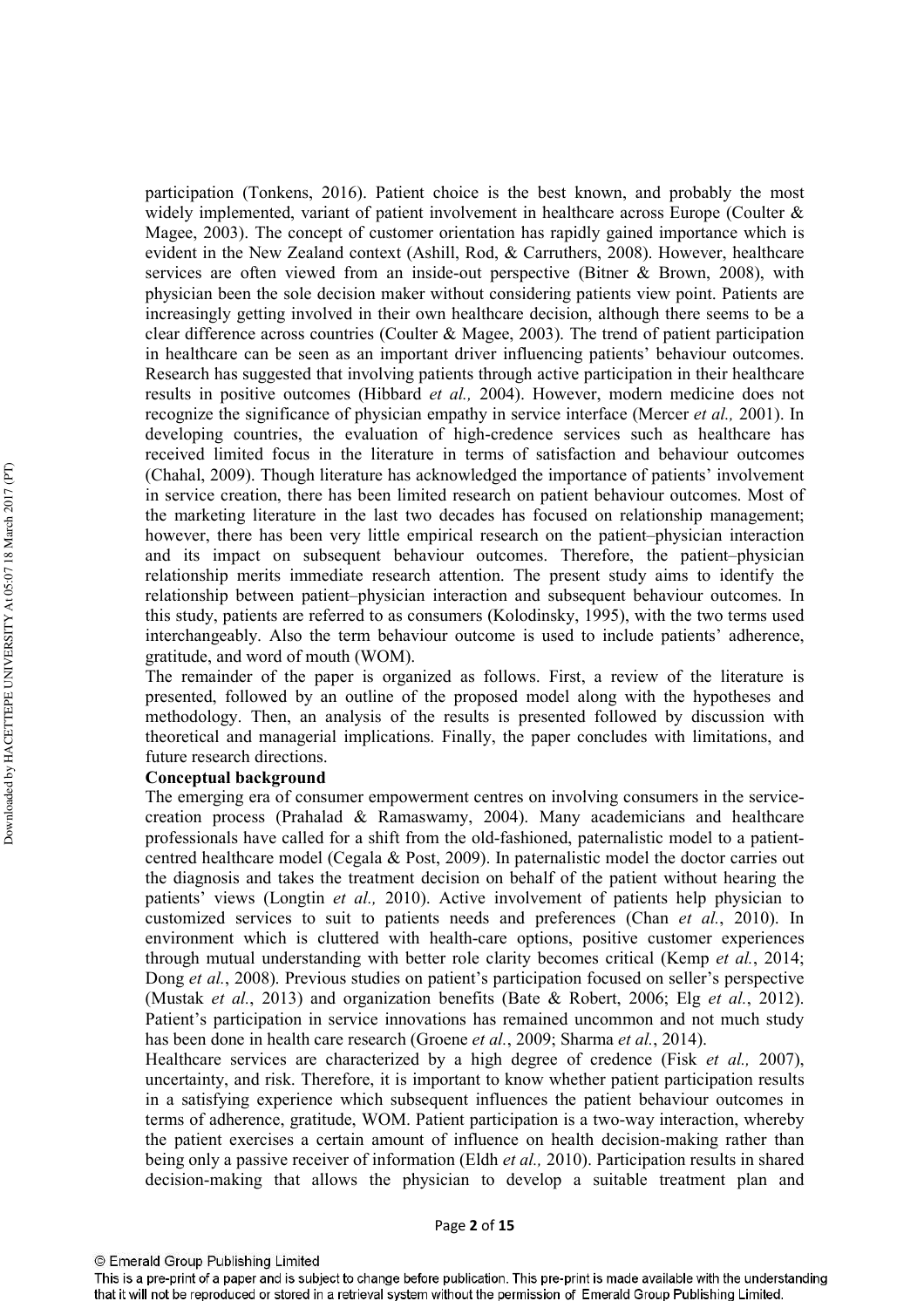consequently make treatment decisions in consultation with the patient (Camacho et al., 2014). Research findings have identified customer participation as an antecedent of customer satisfaction (Yen, 2005) and customer loyalty (Auh et al., 2007). By understanding the merits of patient participation and behaviour outcomes, both public and private healthcare organizations can develop suitable strategies to position themselves as patient-centric firms.

When patients are encouraged to become involved in medical treatment they perceive the physician as a benevolent figure who cares about their health and wellbeing. Participation results in clarity about the health treatment that increases patient confidence and satisfaction. When physicians hear patient expectations, patients feel confident and satisfied which encourages the patient to behaviour in a responsible manner to manage their health problems (Menon *et al.*, 2004). Such empathetic interaction motivates the patient to share his/her health problems. The patient experiences a sense of gratitude for the physician, who is the saviour of life.

This study provides significant insight about relationship between patient participation in diagnosis and treatment decision-making, and positive behaviour outcomes in terms of patient adherence, gratitude, and WOM. The study aims to capture adherence as attitudinal, gratitude as emotional, and WOM as behavioural component of outcome. A comprehensive understanding of the associated value of customer participation in health services would immensely benefit both academicians and practitioners.

Patient participation and confidence

Yim et al. (2012) defined customer participation as the extent to which a customer shares information, provides suggestions, and involves themselves in the decision-making process. Cegala and Post (2009) defined patient participation as an act of seeking information and clarification by asking questions, sharing their health case history and assertively expressing their opinions and preferences. This study defines patient participation as "patient" involvement in discussions about treatment options and expression of their preferences and concerns during decision-making processes". Through interactive communication, the physician listens and shares information in non-technical language, and hence is able to display empathy which makes patient to feel comfortable. Patient-physician interaction reduces anxiety, thereby enhancing patient confidence (Henderson & Zernike, 2001). A shared decision-making model allows physician to share information and build consensus with the patient about the course of treatment (Charles et al., 1997). By listening to patients' concerns and encouraging them to question, physicians build confidence in the patient (Ware *et al.*, 1984). Hence, the hypothesis is as follows:

H1: Patient participation is positively associated with patient confidence.

# Patient confidence and satisfaction

According to Rosalyn Delahanty, confidence is "the assurance that you have the ability to do a task" (Burns, 1992, pg 262). Effective communication between physician and patient fosters confidence in building the relationship (Chen et al., 2008) that result in overall satisfaction (Bowers et al., 1994). Confidence due to interaction reduces apprehension and increases satisfaction (Molina *et al.*, 2007). Confidence strengthens the relationship between the service provider and receiver thereby positively impacting patient satisfaction (Andaleeb, 1996). Confidence also helps to reduce uncertainty and vulnerability, which is essential element for intangible, complex, and technical service such as healthcare (Berry, 1995). Based on the above discussion, the study hypothesizes that:

H2: Patient confidence is positively associated with patient satisfaction.

## Patient participation and adherence

In the healthcare sector, adherence is used as a synonym for compliance (Cramer et al., 2008). Adherence is the extent to which a patient takes medications by strictly following the instructions given by their healthcare specialists (Ascher-Svanum et al., 2006). Fairhall et al.

<sup>©</sup> Emerald Group Publishing Limited

This is a pre-print of a paper and is subject to change before publication. This pre-print is made available with the understanding that it will not be reproduced or stored in a retrieval system without the permission of Emerald Group Publishing Limited.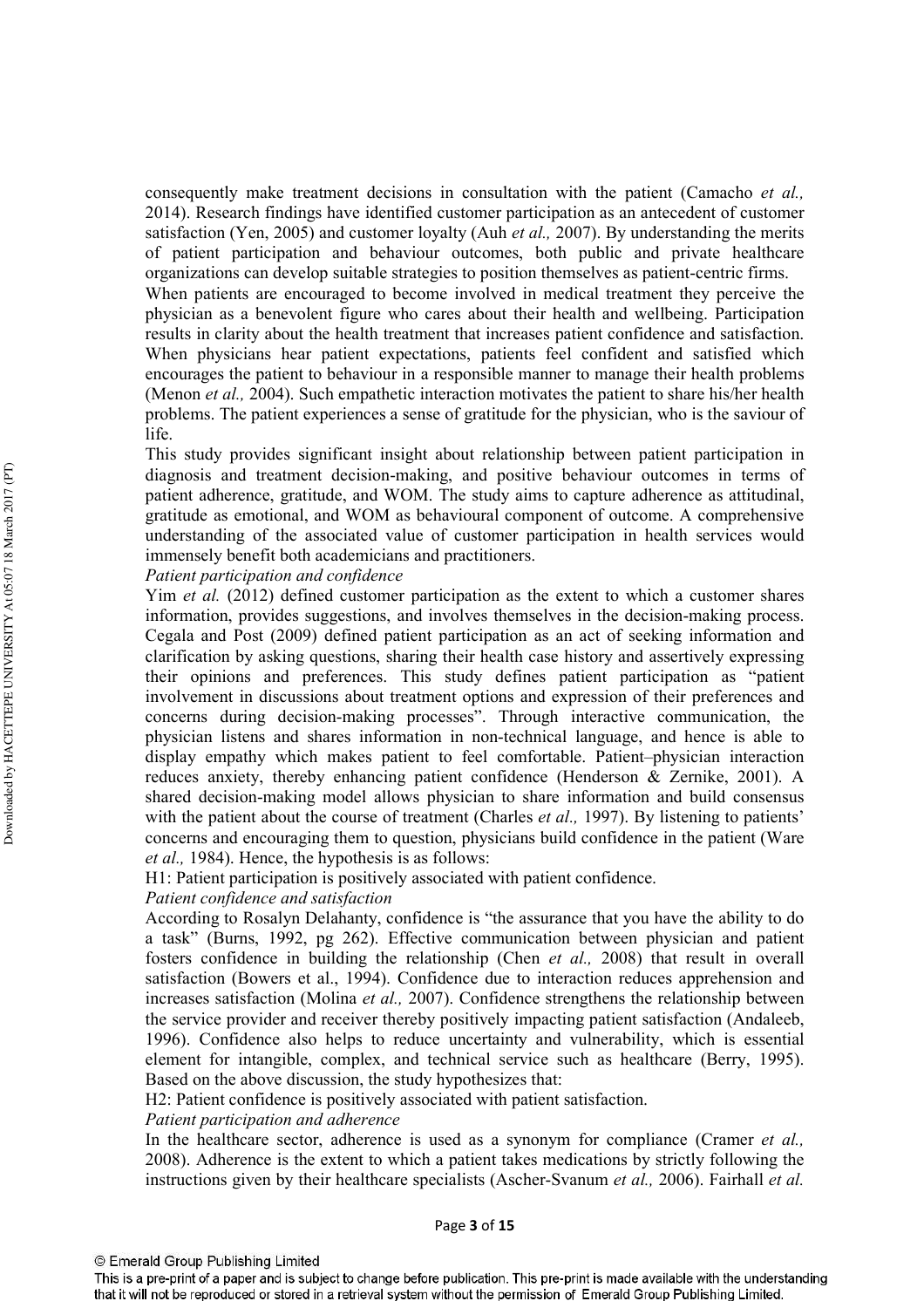(2011), in their practical guide for assessing and treating frailty, defined adherence as the extent to which recommendations are followed. The patient-physician interpersonal dynamics determines the patient's commitment to treatment recommendations (Martin *et al.*, 2005). Literature has provided contradicting views on the benefits of participating in treatment decisions. While some researchers are of the opinion that participation in decision treatment impairs compliance (Camacho et al., 2014), other research findings are against this argument (Lenert, 2009). Dellande et al. (2004) research study established a relationship between patient-physician interaction and adherence behaviour. Therefore, the hypothesis is: H3: Patient participation is positively associated with patient adherence.

Patient confidence and adherence

A study by Cegala *et al.* (2007) found that doctors provide more information to patients who actively raise questions, compared to patients who speak less. The relationship between physician and patient provides a certain sense of assurance regarding the service outcome. Confidence is a relational benefit (Gwinner et al., 1998), that a patient enjoys due to his/her interaction with the physician. The credence characteristic of healthcare services essentially calls for an interpersonal communication with the doctor as a primary driver to build patients' confidence and reduce perceived risk. Confident patient exhibits a greater sense of control over his/her health and greater adherence to the treatment (Hibbard *et al.*, 1999). Furthermore, patients who trust their physician carry out treatment recommendations more empathetically (Martin *et al.*, 2005). In this context, the following hypothesis is proposed: H4: Patient confidence is positively associated with patient adherence.

Patient participation and satisfaction

Pascoe (1983) envisaged patient satisfaction as reaction to the healthcare received. Patient satisfaction depends on the congruence between what is expected by the patient and what the patient experiences. Hiseh and Hiang (2004) demonstrated a link between positive experiences of the interaction quality and customer satisfaction. Patients prefer supportive. friendly, and caring behaviour of the physician. Interactive communication makes patients feel cared for, and hence makes them satisfied with the encounter. Interactions provide scope for asking question for clarification, which results in satisfaction (William *et al.*, 1998). Patient participation increases and enhances satisfaction (Bitner et al., 1997), as it ensures the patient that he/she is heard and respected during the course of the encounter with the physician (Eldh et al., 2006b). Empathetic interaction between patient and physician results in greater satisfaction with the health treatment (Little et al., 2001). Hence, patient centeredness and empathy during consultations results in satisfaction. Therefore following hypothesis is proposed:

H5: Patient participation is positively associated with patient satisfaction.

#### Patient satisfaction and adherence

DiMatteo et al. (2012) argued that patients become motivated to adhere when they believe in the value of their treatment. Vermeire et al. (2001) established a relationship between satisfaction and adherence. Patients cannot be forced to adhere; rather, an interactive communication between patient and physician improves the patient's understanding of the efficacy of treatment and the importance of medication adherence to the cure. Out of 20 studies (Bharmal et al. (2009), 16 demonstrated that the relationship between satisfaction and compliance is statistically significant. Satisfied patient seem to be more inclined towards medical adherence (Cho et al., 2004). Regnault et al. (2010) indicated a positive association between satisfaction and adherence. Thus the following hypothesis is proposed:

H6: Patient satisfaction is positively associated with patient adherence.

Patient satisfaction and gratitude

Palmatier et al. (2009, pg. 3) define gratitude as "feelings of gratefulness, thankfulness or appreciation for a benefit received". Gratitude is an emotion that arises when the beneficiary

This is a pre-print of a paper and is subject to change before publication. This pre-print is made available with the understanding that it will not be reproduced or stored in a retrieval system without the permission of Emerald Group Publishing Limited.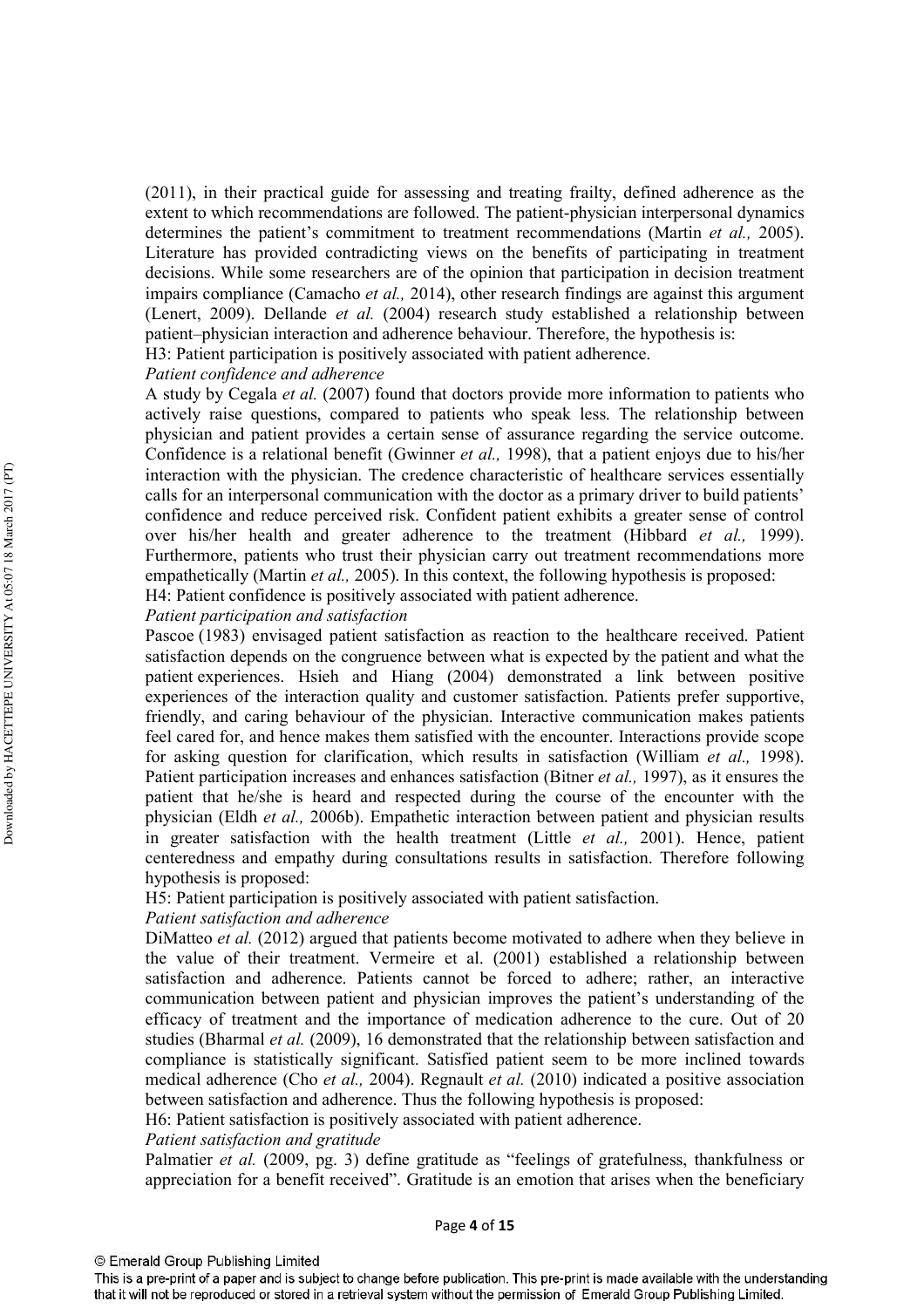perceives the exchange partner's benevolence in providing for the beneficiary's wellbeing (Fredrickson, 2004). It is felt where the benefit is perceived as valuable and selfless (Wood et al., 2008). Customer gratitude has been defined as a behaviour motivated by a felt obligation to reciprocate to a service provider for the benefits received (Wetzel et al., 2014). Hence, when the patient feels satisfied with the physician who acted in favour of their wellbeing. they feel obliged to express their feeling of gratitude. In this context, the following hypothesis is proposed:

H7: Patient satisfaction is positively associated with patient gratitude.

## Patient satisfaction and word of mouth

WOM refers to a recommendation that a consumer makes or shares with others based on their experience (Soderlund, 1998). Researchers have referred to WOM communication as one of the most salient components of customer loyalty (Gremler et al., 2001). Patient satisfaction is a critical determinant of behavioural loyalty like WOM (Faiswal & Nirai, 2011). Responsiveness and empathy for providing customized healthcare services influences the overall service experience, resulting in loyalty (Kolesar & Galbraith, 2000). Patient satisfaction results in positive feedback (Zeithaml, 2000). A satisfied patient feels encouraged to advocate the experience. Thus the following hypothesis is proposed.

H8: Patients' satisfaction is positively associated with WOM.

# **Research methodology**

A questionnaire-based survey was carried out to test and quantify the relationships hypothesized. Field data were collected for two months (from May to June, 2015). Hair et al. (2006) suggested a minimum sample size of 200 numbers for conducting Structural Equation Model. Based on the items in the measurement scale (minimum 1: 10 ratio) as suggested by Hinkin, (2005) the sample size was decided. The convenience sampling technique was used to contact 500 respondents in National Capital Region (NCR), Delhi, India characterized by large and diverse populations. NCR was selected for the study as the region is a conglomeration of wide variety of physicians working in public or private hospitals dealing with different category of patients. An appointment was made with the respondents in advance, and they were then approached at the arranged appointment date and time. The respondents were briefed about the objectives of the survey by the researcher before filling out the questionnaire. The recruitment criteria was that the respondents must be Indian origin. over 18 years of age, must have consulted and interacted with a single physician for treatment in the last year, and received medical prescriptions/instructions on at least more than one occasion. Respondents were asked to recollect the interaction they had with the physician in the last one year to assess their medical experiences. Of the 500 respondents contacted, 410 agreed to participate while the remainder did not qualify based on the preconditions, yielding an overall response rate of 82%. The response rate is considered acceptable and is comparable with previous research in healthcare (Dellande et al., 2004). The questionnaire was written in English and patients participated voluntarily, without receiving any incentive. Measurement instrument

The research adapted existing scales used in earlier studies. Patient participation was adapted from Ouschan et al. (2006); Hennig-Thurau et al.'s (2000) scale was used to measure patients' confidence; and patient satisfaction was measured using three items (Oliver, 1993). The study referred to McCullough et al., 2002 to measure patients' gratitude; the patients' adherence scale was adapted from DiMatteo *et al.* (1992); and word of mouth was measured using three items (Magnus, 2006). The questionnaire contained some questions on demographic aspects such as age, gender, income, and education. Three experts from the healthcare industry examined the questionnaire, and it was pre-tested on 60 respondents. Based on the feedback from the healthcare experts and the pre-test result, the wordings of a few items were revised in the final questionnaire for better understanding and clarity.

<sup>©</sup> Emerald Group Publishing Limited

This is a pre-print of a paper and is subject to change before publication. This pre-print is made available with the understanding that it will not be reproduced or stored in a retrieval system without the permission of Emerald Group Publishing Limited.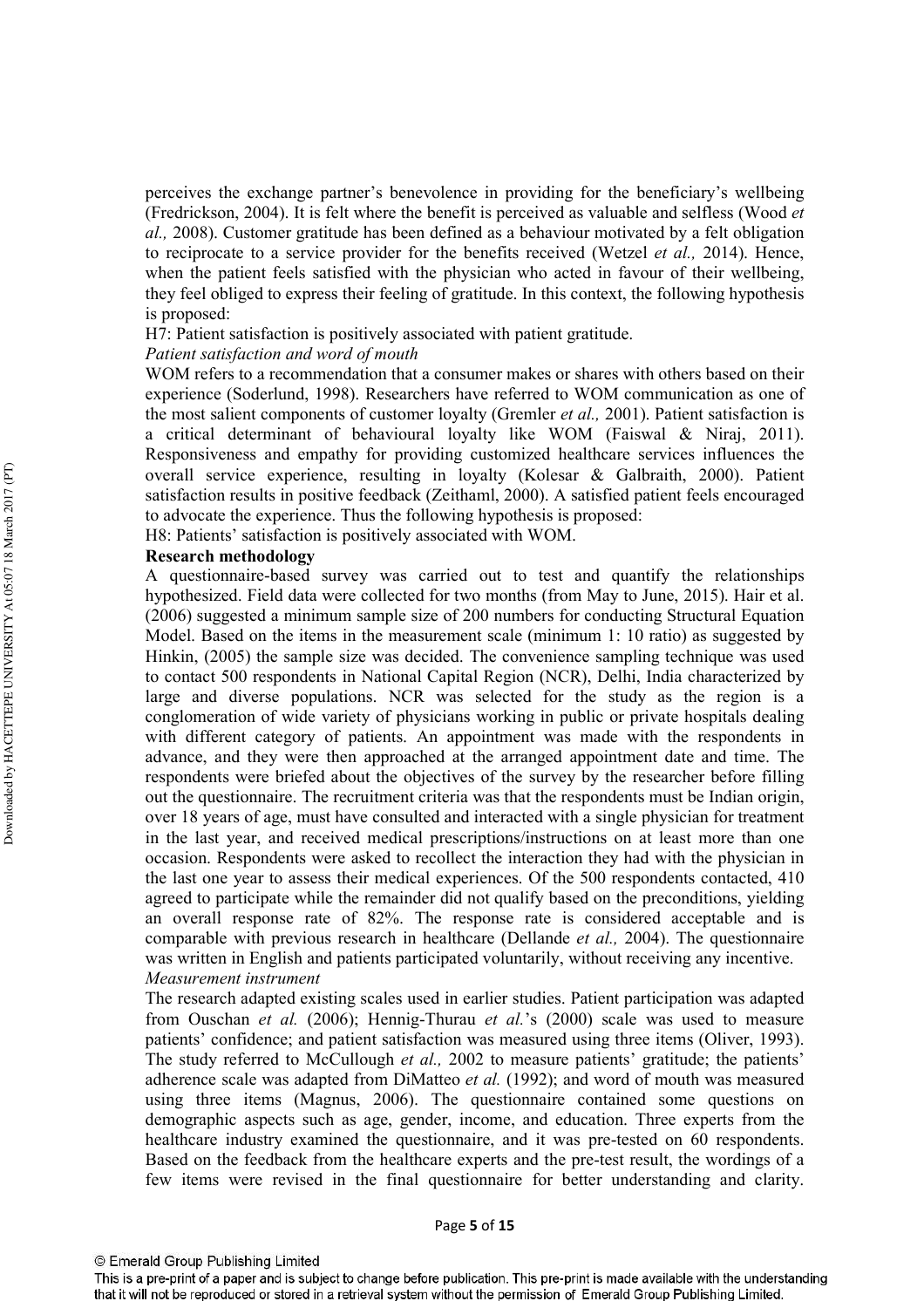Respondents were requested to indicate their response to all constructs on a five-point Likert scale ranging from 1 (strongly disagree) to 5 (strongly agree). Appendix 1 indicate the items of the questionnaire.

# **Appendix 1**

#### **Analysis and results**

The partial least squares (PLS-Graph 2.0) method for measurement of the structural model was used to understand the relations among the variables. This research examined the variables such as patients' participation, confidence, satisfaction, and subsequent behaviour outcomes. The demographic details of the respondents are presented in Table 1. The Cronbach's alpha coefficient for patient participation was 0.82; for patient confidence was  $0.78$ ; for patient satisfaction was  $0.70$ ; for patient adherence was  $0.70$ ; for patient gratitude was  $0.73$ ; and for WOM was  $0.71$ . All the values exceeded the minimum level of  $0.70$  (Hair *et al.*, 2010), which suggests adequate reliability for all the multi-item constructs used in this study.

# Table-1 **Demographic Profile of Respondents**

#### Measurement model validation

The measurement model was tested by running a reliability and validity test. Table 2 shows the composite reliability (CR), average variance explained (AVE) and Cronbach alpha (CA) for each latent variable. The composite reliability for each latent variable was found to be greater than 0.80, while the AVE was greater than 0.50; this indicates strong reliability and convergent validity. Table 3 presents the ratio of the square root of AVE of each latent variable and the correlation coefficients between each variable. The diagonal elements in parentheses are greater than the entries in corresponding rows and columns, which indicates discriminate validity. As suggested by MacKenzie and Podsakoff (2012), this study considered common method bias by designing the questionnaire carefully and arranging the order of questions appropriately. This study did not ask the respondents about their confidential and personal information. The confidentiality was maintained by reporting the results at an aggregate level. Thus, common method bias was not an issue in this study. The value of goodness of fit index (GoF) is 0.48, which is acceptable (Wetzels et al., 2009).

# Table-2 **Composite Reliability and AVE**

# Table-3 Correlations of the latent variables and the square root of AVE

#### Structural model testing

Figure 1 summarizes the results of the structural model test. Table 4 indicates out of eight paths examined, six were found to be significant at  $p < 0.001$  and one path was significant at  $p \le 0.01$ . In particular, the path coefficient of patient confidence to patient satisfaction was the highest  $(\beta=0.54)$ . However, the path coefficient of patient participation to patient confidence ( $\beta$  =0.30, t = 4.56), patient confidence to patient adherence ( $\beta$  =0.35, t = 5.61), patient confidence to patient satisfaction ( $\beta$ =0.54,  $t$  = 8.99), patient satisfaction to patient gratitude ( $\beta$  =0.25, t = 5.86), and patient satisfaction to word of mouth ( $\beta$  =0.20, t = 3.39), and patient participation to patient satisfaction ( $\beta$  =0.29,  $t$  = 4.19) were found to be significant at p

<sup>©</sup> Emerald Group Publishing Limited

This is a pre-print of a paper and is subject to change before publication. This pre-print is made available with the understanding that it will not be reproduced or stored in a retrieval system without the permission of Emerald Group Publishing Limited.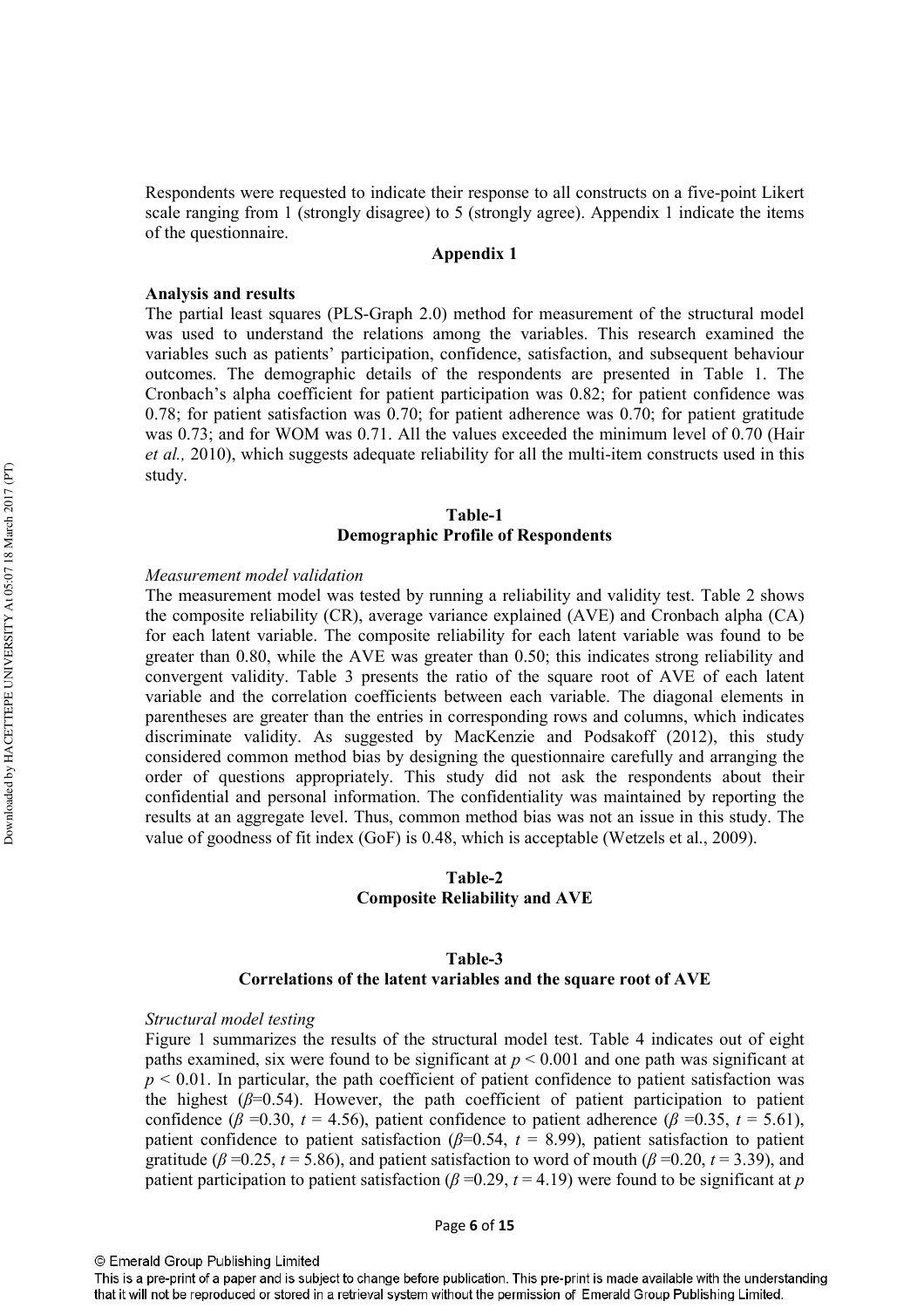< 0.001, while patient satisfaction to patient adherence ( $\beta$  =0.45,  $t$  = 2.61), was found significant at  $p \le 0.01$ . However, the path coefficient of patient participation to patient adherence ( $\beta$  = 0.06, t = 1.45) was found not to be significant. All hypotheses, from H1 to H8 were supported except H3 wherein patient participation to patient adherence was found not to be significant. In the model, patient participation explained 37% of the variance in patient confidence, and 38% of the variance in patient satisfaction. Patient participation, confidence, and satisfaction together explained 40% of the variance in patient adherence, showing that patient participation, confidence, and satisfaction were the major antecedents of patient adherence. Patient satisfaction explained 31% of the variation in patient gratitude and 30% of the variation in WOM. However, the relationship between patient participation and patient adherence without patient confidence and satisfaction was significant ( $\beta$  =0.14,  $p$  < 0.001). The links between patient participation and confidence ( $\beta$  =0.30,  $p$  < 0.001) and between patient participation and satisfaction ( $\beta$  =0.29, p < 0.001) were both significant. When patient adherence was regressed on patient participation, confidence and satisfaction, the link between patient confidence and adherence was no longer significant ( $\beta$  =0.007), indicating that patient confidence and satisfaction mediate the effect of patient participation on adherence.

# Table-4 **Path Coefficients**

# **Figure 1 Proposed Model Tested**

#### **Discussion**

The study analyses the effect of patients' participation on their behaviour outcomes through patient confidence and satisfaction. This study's contribution to the literature lies in its evaluation of how patients' participation can impact their behaviour outcomes, and explanting the reason behind such behaviour. The study tested the proposed hypotheses regarding the relationships between the constructs patient participation, confidence, satisfaction, and behaviour outcomes. The results of the study suggest that patient participation is positively associated with confidence and satisfaction. A possible reason for this is that patient-physician interaction develops clarity and builds confidence, resulting in satisfaction. Hence, encouraging patients to share information about their current health status, and to openly express the risk apprehensions and the desired goals, are of paramount importance in building patients' confidence. The results support the findings of previous research that confirmed the relationship between physician's information sharing and patient satisfaction (Cornstock, 1980). The result also supports previous work that has shown a positive effect of customer participation on customer satisfaction (Dellande et al., 2004). The study result indicated that confidence and satisfaction mediate the effect of patient participation on adherence. This supports the argument by Chan et al. (2010) that physicians should proactively try to facilitate meaningful interaction through discussions with patients to stimulate patient confidence in maintaining their good health. This supports the argument by Tarn et al. (2006) that an empathetic physicians who considers patients' cultural sentiments and language while explaining the benefits and side effects of various treatment gains patients' confidence. The finding supports Hojat et al. (2002), who found that empathetic interpersonal communication results in satisfaction, which in turn generates a tendency in patients to comply. Patient-physician interaction provides clarity regarding various alternative treatment plans, which increases patient's confidence and conviction regarding the

This is a pre-print of a paper and is subject to change before publication. This pre-print is made available with the understanding that it will not be reproduced or stored in a retrieval system without the permission of Emerald Group Publishing Limited.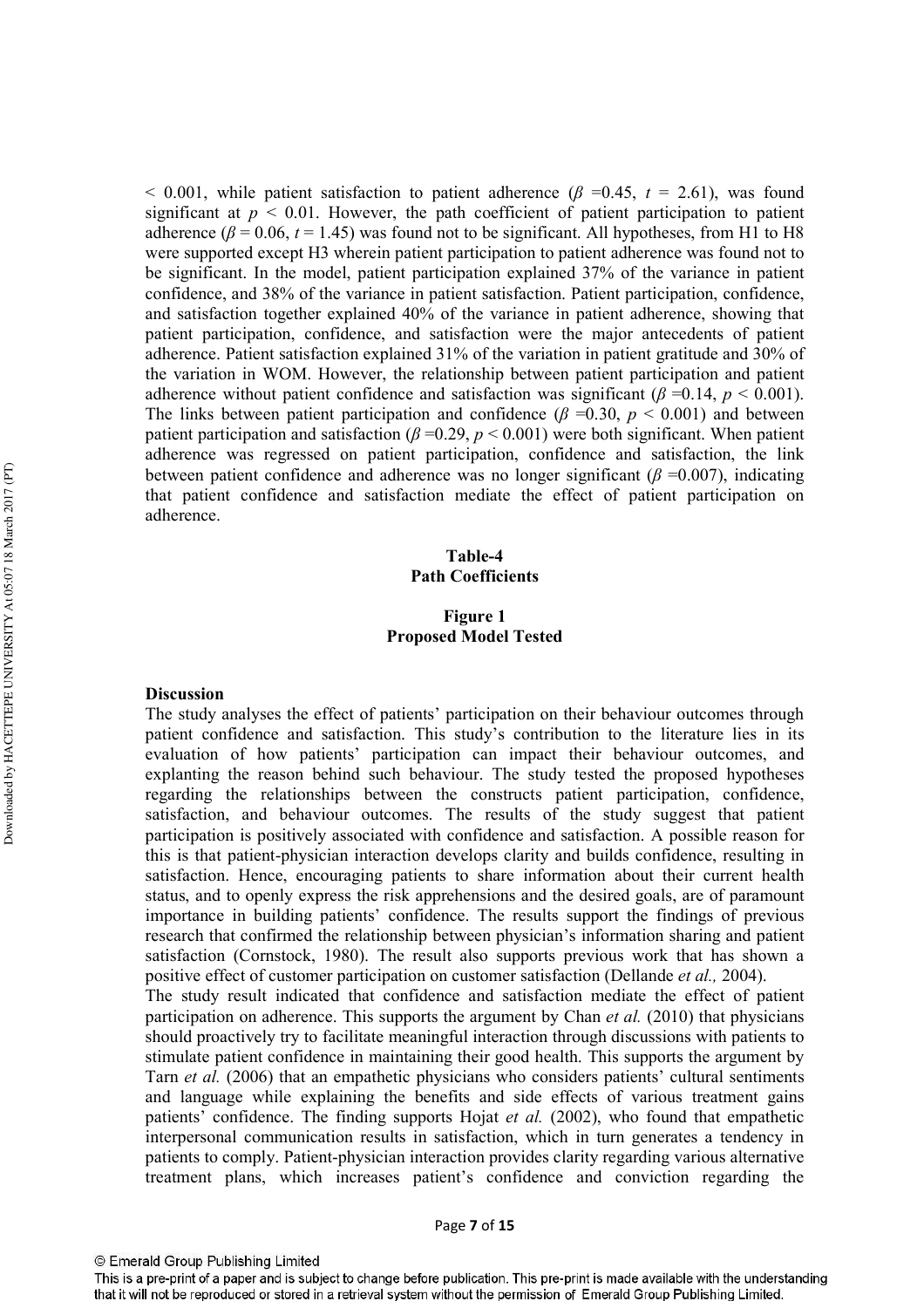importance of adherence for effective management of their disease. Such interaction makes the patient to feel satisfied ultimately leading to adherence.

The study results indicated positive relation between participation and behaviour outcomes (in terms of adherence, gratitude, and WOM). The finding of the study confirms with the previous study that found customer satisfaction to be a critical determinant of word of mouth (Faiswal & Niraj, 2011). Similar to the current research, Jones and Reynolds (2006) found a positive relationship between satisfaction and customer loyalty. Gibson (2005b), in a study on the hospitality industry, found that satisfied consumers provide positive feedback regarding their experiences to family or friends. The finding is consistent with the reciprocity norm of social exchange theory (Gouldner, 1960), which explains gratitude as an expression of obligation to the service provider as reciprocal to the benefits obtained (Bartlett  $\&$  DeSteno, 2006).

#### **Implications**

The research study and its theoretical basis on patients' participation have crucial implications for the emergent literatures on customer empowerment. The present study factored in adherences as attitudinal, gratitude as emotional, and WOM as behavioural components of outcome, and thereby complements the traditional loyalty model, which takes into account only attitudinal and behavioural components. This study has contributed to the theoretical framework by offering an alternative perspective by incorporating attitudinal, emotional, and behavioural outcome, thereby enriching our understanding of consumer hehaviour.

#### **Marketing Implication**

The study results have relevant practical implications for healthcare industries. With growing competition hospitals and clinics are striving hard to achieve service excellence. The customer role is critical in the service delivery process. If patients are not encouraged to participate, there is every chance that the service delivered will be below expectation. This necessitates encouraging patients to discuss with their physicians about their current health condition and symptoms, share knowledge and feelings about potential treatment plan, and express their physiological discomfort with particular treatment option, therapy, and its procedures. The healthcare industry must be cognizant about patients' key role in the delivery of healthcare services

Health counselling centres should be set up to educate and encourage patients to take charge of their health and wellbeing. These centres should organize workshops and seminars 'to encourage patient involvement for effective patient-physician dialogue. Patient should be briefed about how to share their health history, what questions to ask, how to seek clarifications while interacting with the physician. In the era of customer empowerment, healthcare professionals have no other option but to embrace patient participation. For instance, Mayo Clinic's Centre for Innovation nurtures a culture of encouraging physicians to think and act like designers, in order to provide customized healthcare solutions through patients' involvement for enhancing patient experience (Salter, 2006).

In the face of increasing competition, hospitals are under pressure to build their brand image. Few reputed hospitals in India are now in the league for acquiring accreditations. Therefore patient satisfaction index is becoming one of the most significant parameter for accreditation. Physicians are under pressure to improve their service delivery performance. This necessitates encouraging patient participation for joint decision-making on diagnosis and treatment plans. Hospitals failing to maintain a minimum and consistent rating on the patient satisfaction index should be subjected to public scrutiny and regulatory measures. In India, hospitals such as Medanta are now using mass media for brand promotion. Hospitals are emphasizing on CURE through CARE and PARTICIPATION in their promotion message.

This is a pre-print of a paper and is subject to change before publication. This pre-print is made available with the understanding that it will not be reproduced or stored in a retrieval system without the permission of Emerald Group Publishing Limited.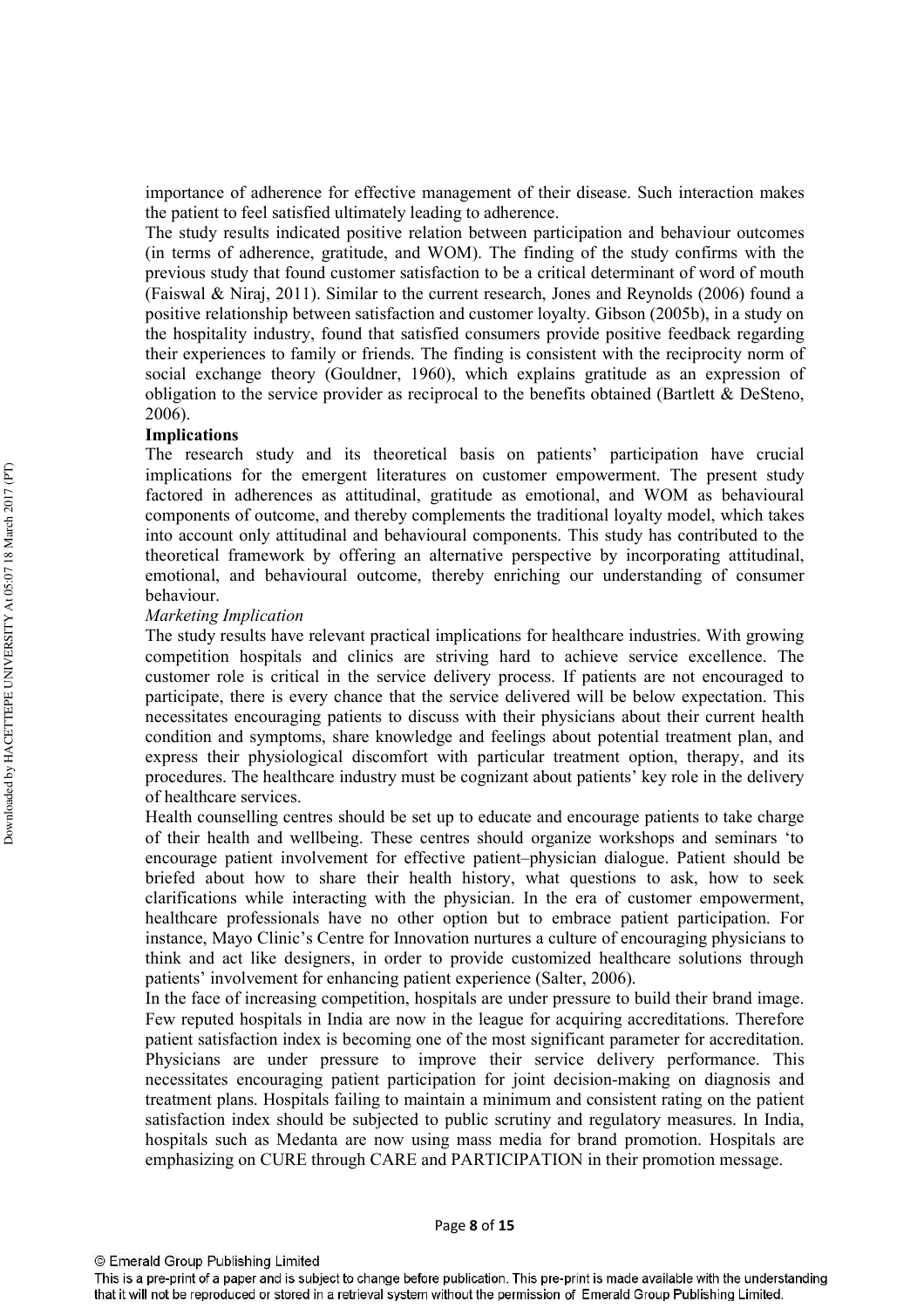One of the major challenges for any hospital administrator is to lower cost by delivering high-quality services. Satisfied and loyal customers display confidence and trust in the service provider and remain committed to the organization. A large base of satisfied and loyal customers leads to an increase in their market share and profitability, and reduces consumer acquisition cost. Satisfied patients' may share their experiences, generating positive WOM (Zeithaml & Bitner, 2000), which lowers the cost associated with acquiring new patients' (Powers & Bendall-Lyon, 2003). Hospital administrators should make provisions for patients to upload or post their ratings, reviews and comments on hospital websites. For example, a video of a well-informed patient, who was able to effectively win over the disease due to interactive dialogue and involvement can be uploaded on the hospital website. For example Patients LikeMe website contains educative videos and stories on the experience of patients who have undergone successful treatment. Such patients' generated contents will be more credible as compared to market generated contents, particularly for healthcare services. These forums can also be used to express gratitude to the physicians.

# **Implications for Healthcare Industry**

In reality most healthcare professionals follow a shortcut and cost-saving approach that supports quick and focused treatments, leaving little room for a participatory approach. Many physicians are not in favour of encouraging a patient-centred communication approach that would help patients to better understand and appreciate the treatment options to cure the disease. Physicians need sufficient time and empathy to encourage patients to voice their concerns, before prescribing the most befitting health treatment plans. Thus, healthcare policy makers need to create provisions for physicians to develop the mind sets and required skills. This would call for policy guidelines relating to recruitment, job design and employee reward structures based on performance based incentives. Each hospital should be instructed to include social abilities and tendencies to facilitate interpersonal relation as a prerequisite for appointing new employees. Existing employees should be confirmed and promoted based on the parameter of helping and encouraging patients in the co-creation effort. Adopting a culture that encourages participation would result in building confidence and patient compliance, which would eventually reduce healthcare costs. Hospital administrators should be encouraged to develop interventions to foster patient-centred healthcare, and encourage patient-physician collaboration in decision-making. Medical curricula should incorporate a special module on patient-physician interactions for the success of treatment plans. Such modules should include topics like health care decision-making in consultation with patients, instructions on diet and physiotherapy as the part of treatment plan etc. Healthcare professionals and organizations should be encouraged to nurture the culture of patient participation as a part of their service delivery process. Facilitating patients to find an appropriate treatment through interactive dialogue would ultimately result in patient adherence that would save healthcare costs approximately \$7,800 per patient annually (Roebuck et al., 2011). Such behaviour outcomes will result in rich dividends, such as increased customer base and reduced customer acquisition cost. Cultures that encourage customer participation can become a source of sustainable competitive advantage that will be difficult for competitors to replicate (Bettencourt et al., 2002).

#### **Limitations and future research**

This research provides new insights into consumer behaviour, more specifically behaviour outcomes in healthcare. Its limitations, related to the methodology, are acknowledged herein and suggestions are offered for future research.

First, the study was limited to a small sample which may somewhat limit generalization of the findings. However, the findings, based on primary data, are insightful. Second, the current study was cross-sectional in nature, whereas a longitudinal study could had measured changes in perceptions over an extended time period. Third, the current study incorporated

This is a pre-print of a paper and is subject to change before publication. This pre-print is made available with the understanding that it will not be reproduced or stored in a retrieval system without the permission of Emerald Group Publishing Limited.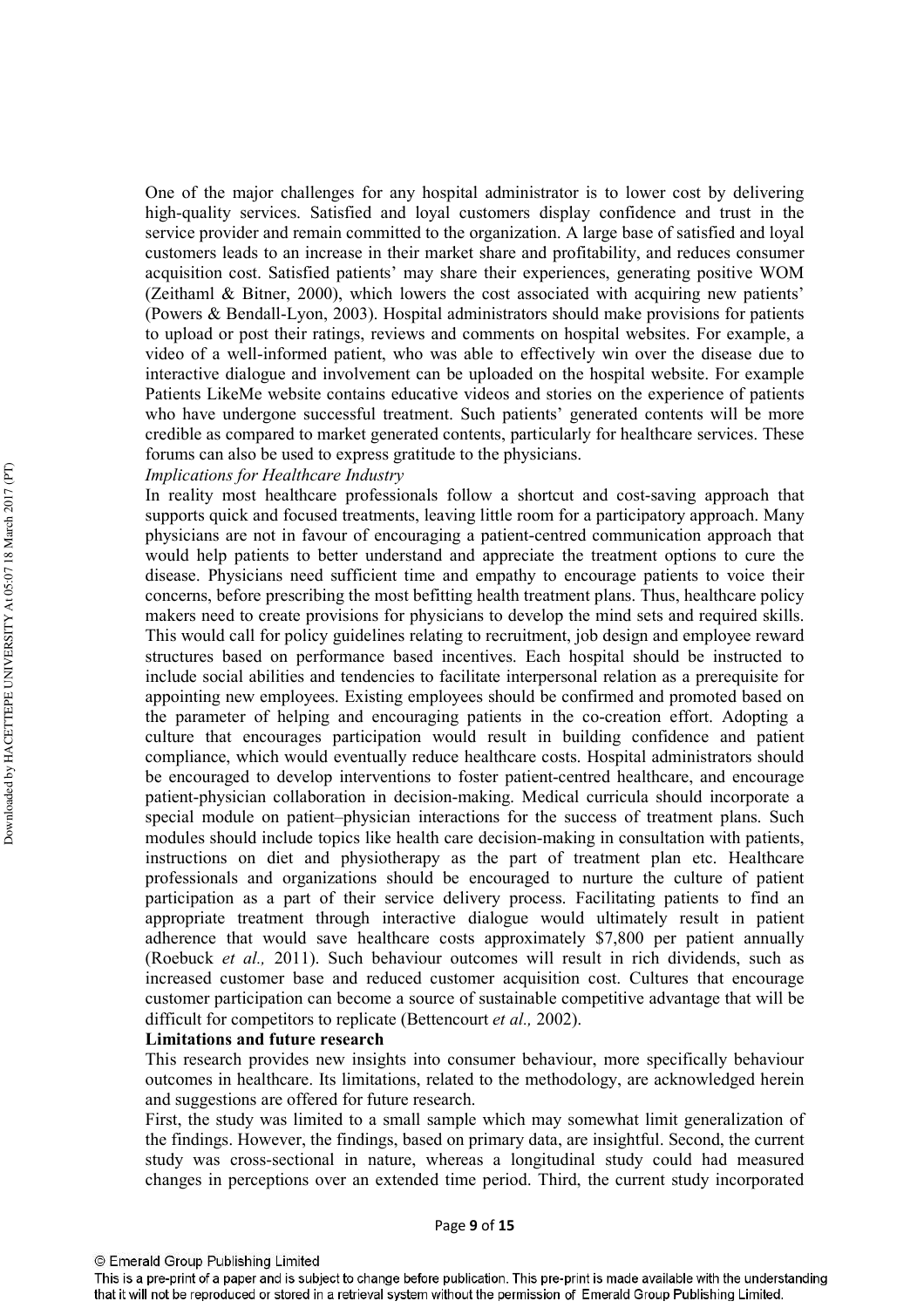only the patient's viewpoint; future research could aim to capture the viewpoint of physicians and other healthcare professionals such as nurses, and hospital administrators to provide deeper insights into healthcare behaviour. Also the study can be extended by comparing two groups of patient active versus passive participation to find out the impact on patient's behaviour outcomes. Fourth, the need and expectations of patients are not homogeneous, and depend on their personality and cultural settings. Therefore, cross-cultural analysis could be an interesting aspect to explore. Fifth, communication between a patient and physician happens across different phases of the consulting cycle, such as introduction and case history, physical examination for diagnosis, treatment, and prognosis. Practitioners and academicians would benefit from a more focused study on patients' involvement at different stages of healthcare consulting, for instance during preadmission, processing, and post-discharge. Lastly, irrespective of the category or industry, it is necessary for every service provider to think seriously about how to facilitate customer participation as the tool for achieving service excellence. Hence, replication of the study in other high-involvement, high-contact service contexts, such as financial services, would increase the validity of the research model and its application beyond the healthcare industry.

## Reference

Andaleeb, S.S. (1996), "An experimental investigation of satisfaction and commitment in marketing channels: The role of trust and dependence", Journal of Retailing, Vol. 9, pp. 77-93.

Ascher-Svanum, H., Faries, D. E., Zhu, B., Ernst, F. R., Swartz, M. S. and Swanson, J. W. (2006), "Medication adherence and long-term functional outcomes in the treatment of schizophrenia in usual care", Journal of Clinical Psychiatry, Vol. 67 No. 3, pp. 453-460.

Ashill, N., Rod, M. and Carruthers, J. (2008), "Management commitment to service quality and service recovery performance in a state owned enterprise", Journal of Strategic Marketing, Vol. 16, pp. 437-462.

Auh, S., Bell, S. J., McLeod, C. S. and Shih, E. (2007), "Co-production and customer loyalty in financial services", Journal of Retailing, Vol. 83 No. 3, pp. 359-370.

Bartlett, M.Y. and DeSteno, D. (2006), "Gratitude and prosocial behaviour: Helping when it costs you", *Psychological Science*, Vol. 17, pp. 319-325.

Bate, P. and Robert, G. (2006), "Experience-based design: from redesigning the system around the patient to co-designing services with the patient", Quality and Safety in Health Care, Vol. 15 No. 5, pp. 307-310.

Berry, L.L. (1995), "Relationship marketing of services-growing interest, emerging perspectives", Journal of the Academy of Marketing Science, Vol. 23 No. 4, pp. 236-45.

Bettencourt, L., Ostrom, A., Brown, S. and Roundtree, R. (2002), "Client co-production in knowledge intensive business services", California Management Review, Vol. 44 No. 4, pp. 100-128.

Bharmal, M., Payne, K., Atkinson, M., Desrosiers, M.P., Morisky, D.E. and Gemmen, E. (2009), "Validation of an abbreviated treatment satisfaction questionnaire for medication (TSQM-9) among patients on antihypertensive medications", Health Quality Life Outcomes, Vol. 7, p. 36.

Bitner, M.J. and Brown, S.W. (2008), "The service imperative", Business Horizons, Vol. 51 No. 1, pp. 39-46.

Bitner, M.J., Faranda, W.T., Hubbert, A.R. and Zeithaml, V.A. (1997), "Customer contributions and roles in service delivery", International Journal of Service Industry Management, Vol. 8 No. 3, pp. 193-205.

This is a pre-print of a paper and is subject to change before publication. This pre-print is made available with the understanding that it will not be reproduced or stored in a retrieval system without the permission of Emerald Group Publishing Limited.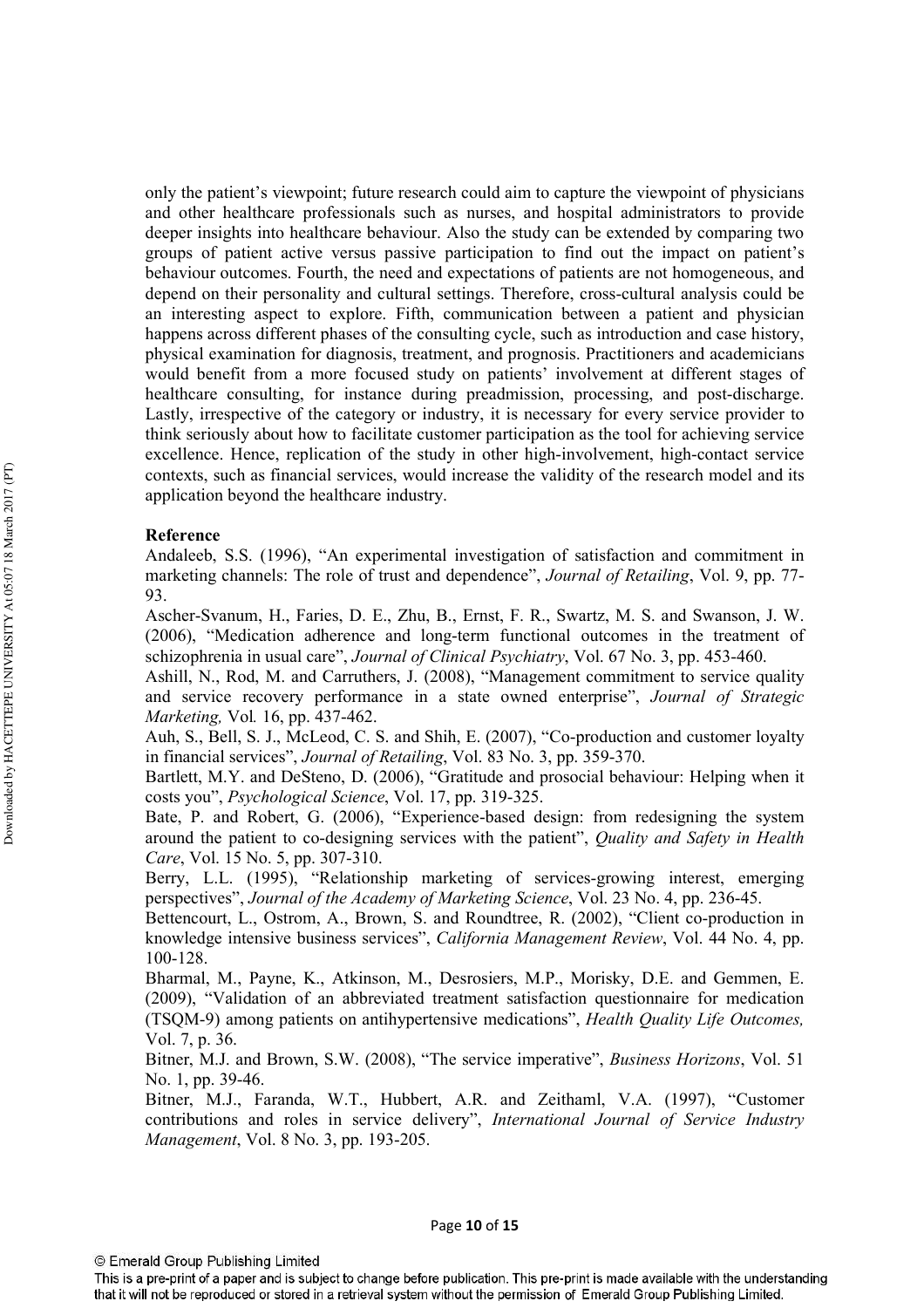Bowers, M.R., Swan, J. E. and Koehler, W.F. (1994), "What attributes determine quality and satisfaction with health care delivery?", Health Care Management Review, Vol. 19 No. 4, pp.  $49 - 55$ .

Burns, D. (1992), "Feeling good - The new mood therapy". New York: Avon Books.

Camacho, N., de Jong, M. and Stremersch, S. (2014), "The effect of customer empowerment on adherence to expert advice", International Journal of Research in Marketing, Vol. 31, pp. 293-308.

Cegala, D.J. and Post, D.M. (2009), "The impact of patients' participation on physicians' patient-centred communication", Patient Education and Counselling, Vol. 77 No. 2, pp. 202-208.

Cegala, D.J., Street, R.L. and Clinch, C.R. (2007), "The impact of patient participation on physicians' information provision during a primary care medical interview", Health Communication, Vol. 21 No. 2, pp. 177-85.

Chahal, H. (2009), "Two component customer relationship management model for health care services", presented at 1st IIMA International Conference on Advanced Data Analysis, Business Analytics and Intelligence 6-7 June, Indian Institute of Management, Ahmedabad.

Chan, K.W., Yim, C.K. and Lam, S.S.K. (2010), "Is customer participation in value creation a double-edged sword? Evidence from professional financial services across cultures", Journal of Marketing, Vol. 74 No. 3, pp. 48-64.

Charles, D., Gafni, A. and Whelan, T. (1997), "Shared decision-making in the medical encounter: what does it mean? (Or it takes at least two to tango)", Social Science & Medicine, Vol. 44 No. 5, pp. 681-92.

Chen, Z. X., Shi, Y. and Dong, D-h. (2008), "An empirical study of relationship quality in a service setting: A Chinese case", Marketing Intelligence & Planning, Vol. 26 No. 1, pp. 11-25.

Cho, W. H., Lee, H., Kim, C., Lee, S. and Choi, K. S. (2004), "The impact of visit frequency on the relationship between service quality and outpatient satisfaction: A South Korean study", *Health Services Research*, Vol. 39 No. 1, pp. 13-34.

Cornstock, L.M. (1980), "The way we teach students to care for patients", Med Teacher, Vol. 2, pp. 168-170.

Coulter, A. and Magee, H. (2003), "The European Patient of the Future", Open University Press, Maidenhead.

Cramer, J.A., Roy, A., Burrell, A., Fairchild, C.J., Fuldeore, M.J. and Ollendorf, D.A. (2008), "Medication compliance and persistence: Terminology and definitions", *Value Health*, Vol. 11 No. 1, pp. 44-47.

Dellande, S., Gilly, M.C. and Graham, J.L. (2004), "Gaining compliance and losing weight: the role of the service provider in health care services", Journal of Marketing, Vol. 68 No. 3, pp. 78-91.

DiMatteo, M.R., Haskard-Zolnierek, K.B. and Martin, L.R. (2012), "Improving patient adherence: A three-factor model to guide practice", *Health Psychology Review*, Vol. 6 No. 1, pp. 74-91.

DiMatteo, M.R., Sherbourne, C.D. and Hays, R.D. (1992), "Physicians' characteristics influence patients' adherence to medical treatment: results from the medical outcomes study", Health Psychology, Vol. 12 No. 2, pp. 93-102.

Dong, B., Evans, K.R. and Zou, S. (2008), "The effects of customer participation in cocreated service recovery", Journal of the Academy of Marketing Science, Vol. 36 No. 1, pp. 123-137.

Eldh, A.C., Ekman, I. and Ehnfors, M. (2006b), "Conditions for patient participation and non-participation in health care", Nursing Ethics, Vol. 13 No. 5, pp. 503-14.

<sup>©</sup> Emerald Group Publishing Limited

This is a pre-print of a paper and is subject to change before publication. This pre-print is made available with the understanding that it will not be reproduced or stored in a retrieval system without the permission of Emerald Group Publishing Limited.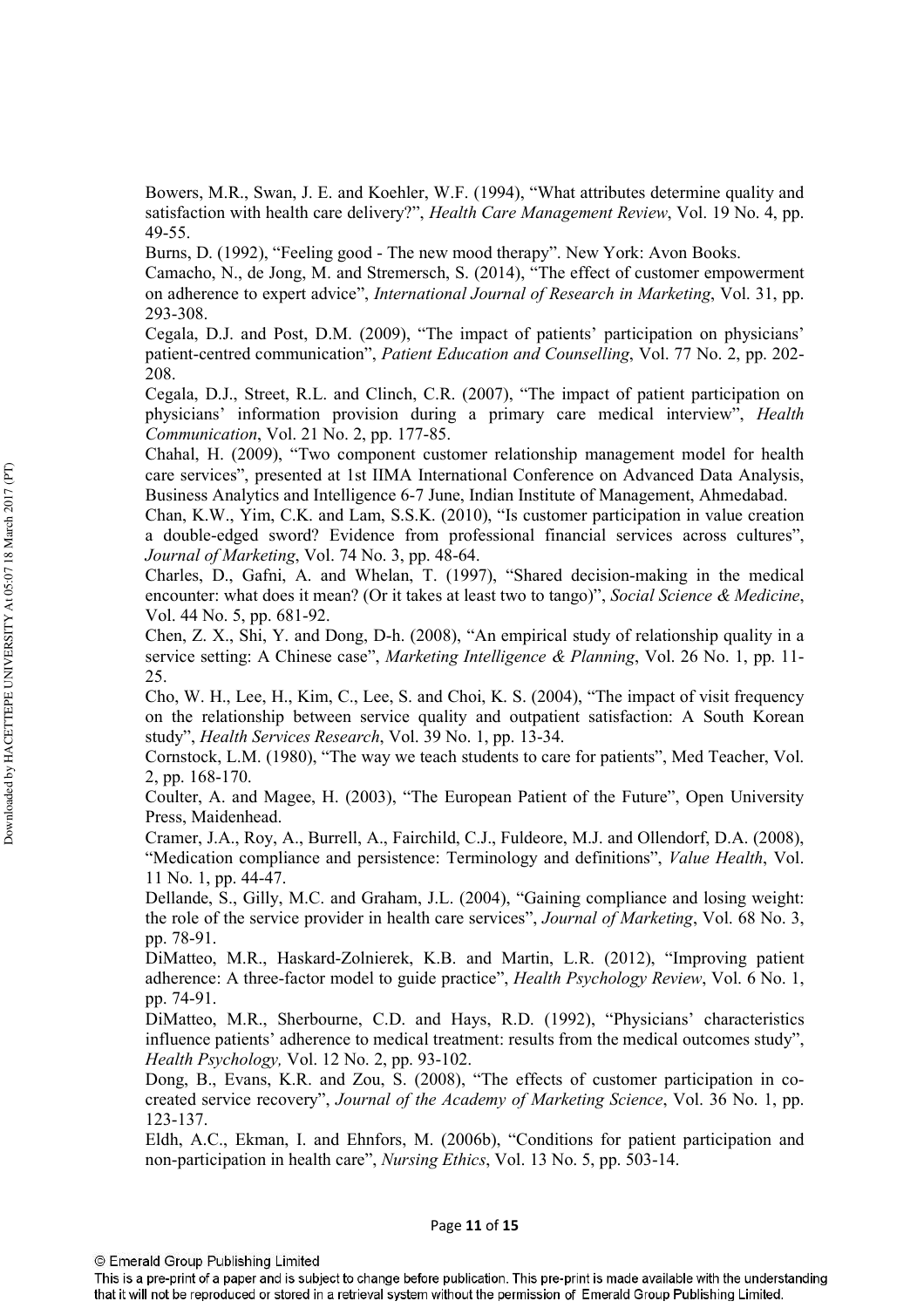Eldh, A.C., Ekman, I. and Ehnfors, M. (2010), "A comparison of the concept of patient participation and patients' descriptions as related to healthcare definitions. *International* Journal of Nursing Terminologies and Classifications, Vol. 21 No. 1, pp. 21-32.

Elg, M., Engström, J., Witell, L. and Poksinska, B. (2012), "Co-creation and learning in health-care service development", *Journal of Service Management*, Vol. 23 No. 3, pp. 328-343.

Fairhall, N., Langron, C., Sherrington, S., Lord, S.R., Kurrle, S.E. and Lockwood, K. (2011), "Treating frailty: a practical guide", *BMC Medicine*, Vol. 9 No. 83, pp. 1-7.

Faiswal, A.K. and Niraj, R. (2011), "Examining mediating role of attitudinal loyalty and nonlinear effects in satisfaction-behavioural intentions relationship", Journal of Services Marketing, Vol. 25 No. 3, pp. 165-75.

Fisk, RP., Gountas, S., Hume, M., Gountas, J., Grove, S. and John, J. (2007), "Services *Marketing*", 1<sup>st</sup> Asia Pacific Edition, John Wiley & Sons, Milton, Queensland.

Fredrickson, B.L. (2004), "Gratitude (like other positive emotions) broadens and builds", In R. Emmons, A. and McCullough, M.E. (Eds.), "The psychology of gratitude", New York, NY: Oxford University Press, pp. 145-166.

Gibson, H. (2005b), "Towards an understanding of 'why sport tourists do what they do" Sport in Society Special Issue: Sport Tourism: Concepts and Theories, Vol. 8 No. 2, pp. 198-217.

Gouldner, A.W. (1960), "The norm of reciprocity: A preliminary statement. American Sociological Review", Vol. 25 No. 2, pp. 161-178.

Gremler, D.D., Gwinner, K.P. and Brown, S.W. (2001), "Generating positive word-of-mouth communication through customer-employee relationships", International Journal of Service Industry Management, Vol. 12 No. 1, pp. 44-59.

Groene, O., Lombarts, M.J.M.H., Klazinga, N., Alonso, J., Thompson, A. and Suñol, R. (2009), "Is patient-centredness in European hospitals related to existing quality improvement strategies? Analysis of a cross-sectional survey (MARQuIS study)", Quality & Safety in *Health Care, Vol. 18 No. S1, pp. i44-i50.* 

Gwinner, K.P., Gremler, D.D. and Bitner, M.J. (1998), "Relational benefits in services industries: the customer's perspective", Journal of the Academy of Marketing Science, Vol. 26, pp. 101-14.

Hair, J.F., Black, W.C., Babin, B.J. and Anderson, R.E. (2010), "Multivariate Data 624 Analysis", 7<sup>th</sup> Edition, Upper Saddle River, NJ: Pearson Prentice-Hall.

Hair, J., Black, B., Babin, B., Andreson, R. and Tatham, R. (2006), "Multivariate Data Analysis", 6<sup>th</sup> Edition, Upper Saddle River, NJ: Prentice-Hill.

Henderson, A. and Zernike, W. (2001), "A study of the impact of discharge information for surgical patients", Journal of Advanced Nursing, Vol. 35 No. 3, pp. 435-441.

Hennig-Thurau, T., Gwinner, K. and Gremler, D. (2000), "Why customers build relationships with companies - and why not", in Henning-Thurau, T. and Hansen, U. (Eds), Relationship Marketing - Gaining Competitive Advantage through Customer Satisfaction and Customer Retention, Springer Verlag, Berlin, pp. 369-92.

Hibbard, J.H., Greenlick, M.R., Jimison, H., Kunkel, L. and Tusler, M. (1999), "Prevalence and Predictors of the Use of Self-Care Resources", Journal of Evaluation and the Health Professions, Vol. 22 No. 1, pp. 107-22.

Hibbard, J.H., Stockard, J., Mahoney, E.R. and Tusler, M. (2004), "Development of the Patient Activation Measure (PAM): Conceptualizing and measuring activation in patients and consumers", *Health Service Research*, Vol. 39 No. 4, pp. 1005-1026.

Hinkin, T.R. (2005), "Scale Development principles and practices", In R. A. Swansons and E.F.I, Holton (Eds). Research in Organisations: Foundations and Methods of Inquiry, San Francisco: Berrett-Koehler Publishers, Inc, 1<sup>st</sup> Ed, pp. 161-179.

This is a pre-print of a paper and is subject to change before publication. This pre-print is made available with the understanding that it will not be reproduced or stored in a retrieval system without the permission of Emerald Group Publishing Limited.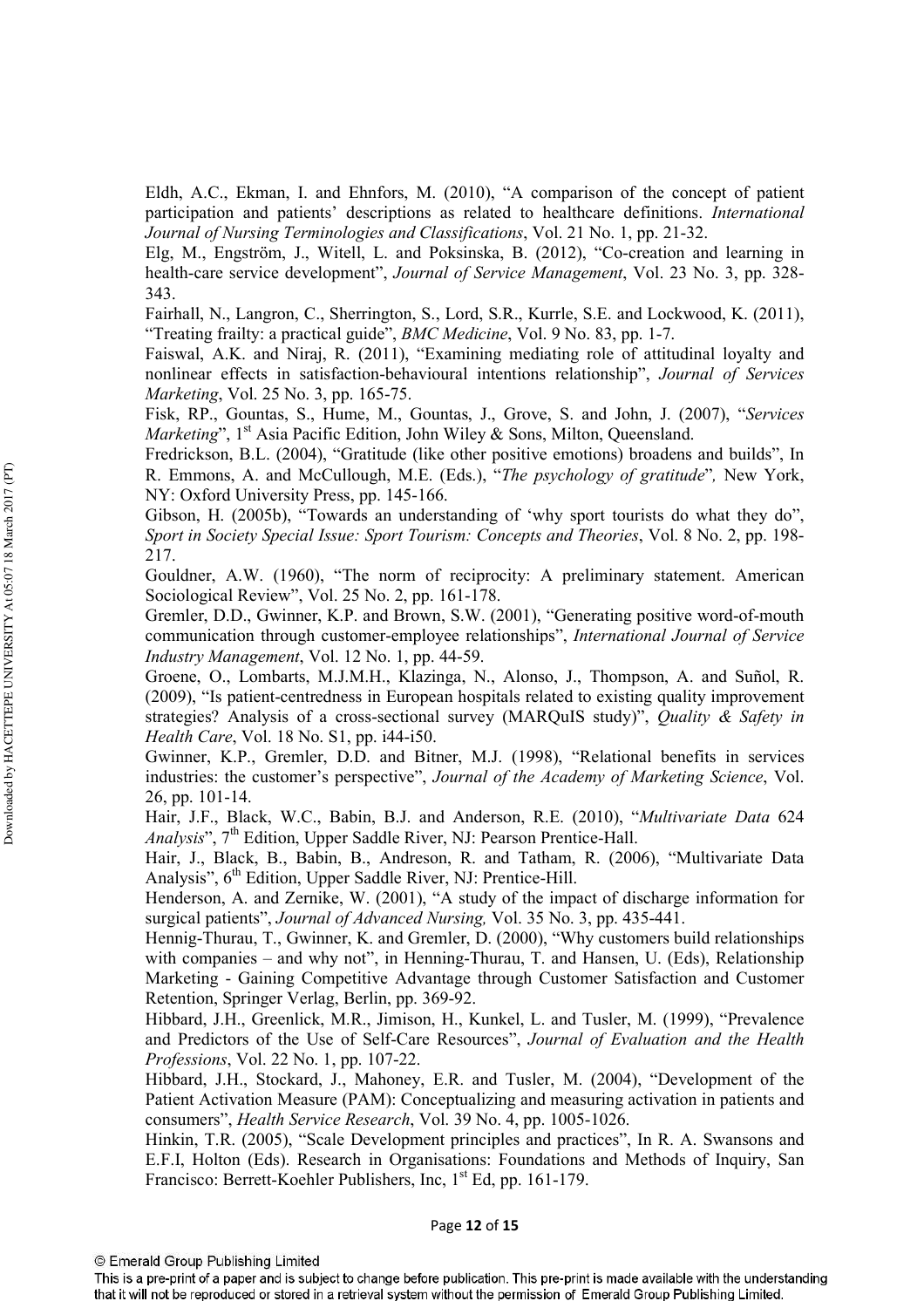Hojat, M., Gonnella, J. S., Nasca, T. J., Manginone, S., Vergare, M. and Magee, M. (2002), "Physician empathy: Definition, components, measurement, and relationship to gender and specialty", The American Journal of Psychiatry, Vol. 159, pp. 1563-1569.

Holman, H. and Kate, L. (2000), "Patients as Partners in Managing Chronic Disease", *British Medical Journal, Vol. 320 No 7234, pp. 526-527.* 

Hsieh, Y. and Hiang, S. (2004), "A study of the impact of service quality on relationship quality in search-experience-credence services", Total Quality Management, Vol. 15 No. 1, pp. 43-58.

Jacobsen, C.B., Pedersen, V.H. and Albeck, K. (2008), "Patient involvement between ideals and reality", Copenhagen: Danish Centre for Evaluation and Health Technology Assessment Denmark.

Jones, M.A., and Reynolds, K.E. (2006), "The role of retailer interest on shopping behaviour", Journal of Retailing, Vol. 82 No. 2, pp. 115-126.

Kemp, E., Jillapalli, R. and Becerra, E. (2014), "Healthcare branding: developing emotionally based consumer brand relationships", Journal of Services Marketing, Vol. 28 No. 2, pp. 126-137.

Kolesar, M.B. and Galbraith, R.W. (2000), "A services-marketing perspective on e-retailing: Implications for e-retailers and directions for further research", *Internet Research*, Vol. 10 No. 5, pp. 424-438.

Kolodinsky, J. (1995), "Consumer satisfaction with primary care physicians in a managed care health benefits plan", Journal of Consumer Satisfaction, Dissatisfaction and Complaining Behaviour, Vol. 8, pp. 104-110.

Lenert, L. (2009), "Transforming healthcare through patient empowerment", Information Knowledge Systems Management, Vol. 8 Nos. 1/4, pp. 159-179.

Little, P.H., Everitt, I., Williamson, G., Warner, M., Moore, C., Gould, F.K. and Payne, S. (2001), "Observational Study of Effect of Patient Centeredness and Positive Approach on Outcomes of General Practice Consultations", BMJ 323, Vol. 7318, pp. 908-11.

Longtin, Y., Sax, H., Leape, L.L., Sheridan, S.E., Donaldson. L. and Pittet, D. (2010), "Patient participation: Current knowledge and applicability to patient safety", Mayo Clinic. Proceeding, Vol. 85 No. 1, pp. 53-62.

MacKenzie, S.B. and Podsakoff, P.M. (2012), "Common method bias in marketing: Causes, mechanisms, and procedural remedies", Journal of Retailing, Vol. 88 No. 4, pp. 542-555.

Magnus, S. (2006), "Measuring customer loyalty with multi-item scales: A case for caution", International Journal of Service Industry Management, Vol. 17 No. 1, pp. 76-98.

Martin, L.R., Williams, S.L., Haskard, K.B. and DiMatteo, M.R. (2005), "The challenge of patient adherence", *Theory of Clinical Risk Management*. Vol. 1 No. 3, pp. 189-199.

McCullough, Emmons, R.A. and Tsang, J.A. (2002), "The grateful disposition: A conceptual and empirical topography", Journal of Personnel Social Psychology, Vol. 82 No. 1, pp. 112-127.

Menon, A.M., Deshpande, A.D., Zinkhan, G.M., and Perri, M. III (2004), "A model assessing the effectiveness of direct-to-consumer advertising: Integration of concepts and measures from marketing and health care", International Journal of Advertising, Vol. 23 No. 1, pp. 91-118.

Mercer, S.W., Watt, G.C.M. and Reilly, D. (2001), "Empathy is important for enablement". British Medical Journal, Vol. 322, p. 865.

Molina, A., Martin-Consuegra, D. and Esteban, A. (2007), "Relational benefits and customer satisfaction in retail banking", *International Journal of Bank Marketing*, Vol. 25 No. 4, pp. 253-71.

This is a pre-print of a paper and is subject to change before publication. This pre-print is made available with the understanding that it will not be reproduced or stored in a retrieval system without the permission of Emerald Group Publishing Limited.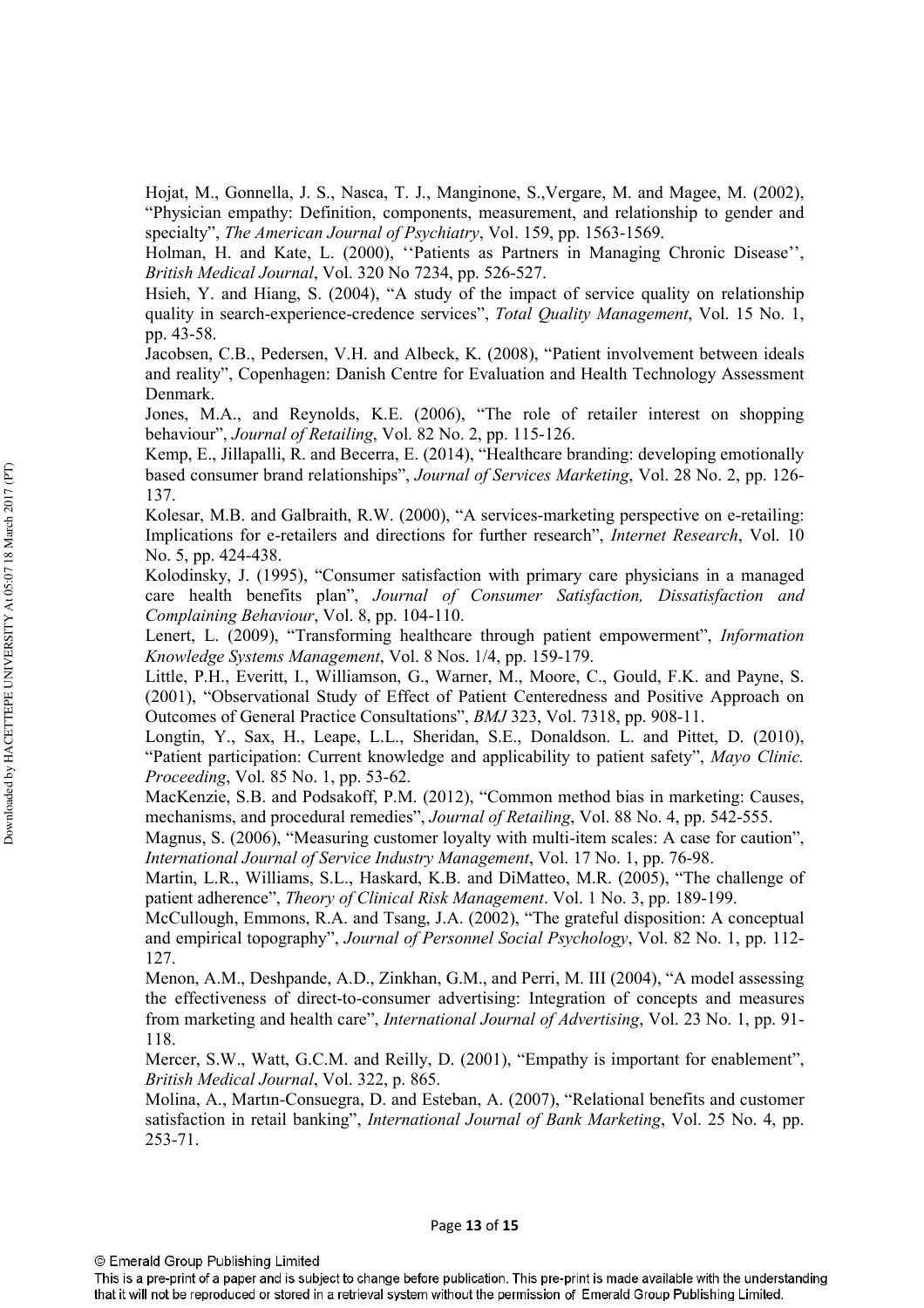Mustak, M., Jaakkola, E. and Halinen, A. (2013), "Customer participation and value creation: a systematic review and research implications", Managing Service Quality: An International *Journal*, Vol. 23 No. 4, pp. 341-359.

Oliver, R.L. (1993), "Cognitive, affective, and attribute bases of the satisfaction response", Journal of Consumer Research, Vol. 20 No. 3, pp. 418-430.

Ouschan, R., Sweeney, J. and Johnson, L. (2006), "Customer empowerment and relationship outcomes in healthcare consultations", European Journal of Marketing, Vol. 40 Nos. 9/10, pp. 1068-86.

Palmatier, R.W., Jarvis, C. B., Bechkoff, J.R. and Kardes, F. R. (2009), "The role of customer gratitude in relationship marketing", Journal of Marketing, Vol. 73 No. 5, pp. 1-18.

Pascoe, G.C. (1983), "Patient satisfaction in primary health care: A literature review and analysis", Evaluation and Program Planning, Vol. 6 No. (3/4), pp. 185-210.

Powers, T. and Bendall-Lyon, D. (2003), "The satisfaction score", Marketing Health Services, Vol. 23 No. 3, pp. 28-32.

Prahalad, C. and Ramaswamy, V. (2004), "Co-creation experiences: The next practice in value creation", Journal of Interactive Marketing, Vol. 18 No. 3, pp. 5-14.

Regnault, A., Viala-Danten, M., Gilet, H. and Berdeaux, G. (2010), "Scoring and psychometric properties of the eye-drop satisfaction questionnaire (EDSQ), An instrument to assess satisfaction and compliance with glaucoma treatment", BMC Ophthalmol, Vol. 10, p.  $\mathbf{1}$ .

Roebuck, M.C., Liberman, J.N., Gemmill-Toyama, M. and Brennan, T.A. (2011), "Medication adherence leads to lower health care use and costs despite increased drug spending", *Health Affairs*, Vol. 30, pp. 91-99. doi:10.1377/hlthaff.2009.1087

Salter, C. (2006), "A Prescription for Innovation", *Fast Company*, Vol. 104, pp. 83.

Sharma, S., Conduit, J. and Rao Hill, S. (2014), "Organisational capabilities for customer participation in health care service innovation", Australasian Marketing Journal, Health Care *in Service Science*, Vol. 22 No. 3, pp. 179-188.

Soderlund, M. (1998), "Customer satisfaction and its consequences on customer behaviour revisited: The impact of different levels of satisfaction on word-of-mouth, feedback to the supplier and loyalty", International Journal of Service Industry Management, Vol. 9 No. 2, pp. 169-88.

Tarn, D.M., Heritage, J., Paterniti, D.A., Hays, R.D., Kravitz, R.L. and Wenger, N.S. (2006), "Physician communication when prescribing new medications", Archives of Internal Medicine, Vol. 166, pp. 1855-1862.doi:10.1001/archinte.166.17.1855

Tonkens, E. (2016), "Professions, service users and citizenship: deliberation, choice and responsibility", in Dent, M., Bourgeault, I., Denis, J.L. and Kuhlman, E. (Eds), The Routledge Companion on the Professions and Professionalism, Routledge, London, forthcoming.

Vermeire, E., Hearnshaw, H., VanRoyen, P. and Denekens, J. (2001), "Patient adherence to treatment: three decades of research a comprehensive review", Journal of Clinical Pharmaceutical Theory, Vol. 26 No. 5, pp. 331-342.

Ware, J.E., Snyder, M.K., Wright, W.R. and Davies, A.R. (1984), "Defining and measuring patient satisfaction with medical care", Evaluation and Program Planning, Vol. 6, pp. 247-263.

Wetzel, H.A., Hammerschmidt, M. and Zablah, A.R. (2014), "Gratitude versus entitlement: A dual process model of the profitability implications of customer prioritization", Journal of *Marketing*, Vol. 78 No. 2, pp. 1-19.

Wetzels, M., Odekerken-Schröder, G. and van Oppen, C. (2009), "Using PLS path modeling for assessing hierarchical construct models: guidelines and empirical illustration", MIS Quarterly, Vol. 33 No. 1, pp. 177-195.

This is a pre-print of a paper and is subject to change before publication. This pre-print is made available with the understanding that it will not be reproduced or stored in a retrieval system without the permission of Emerald Group Publishing Limited.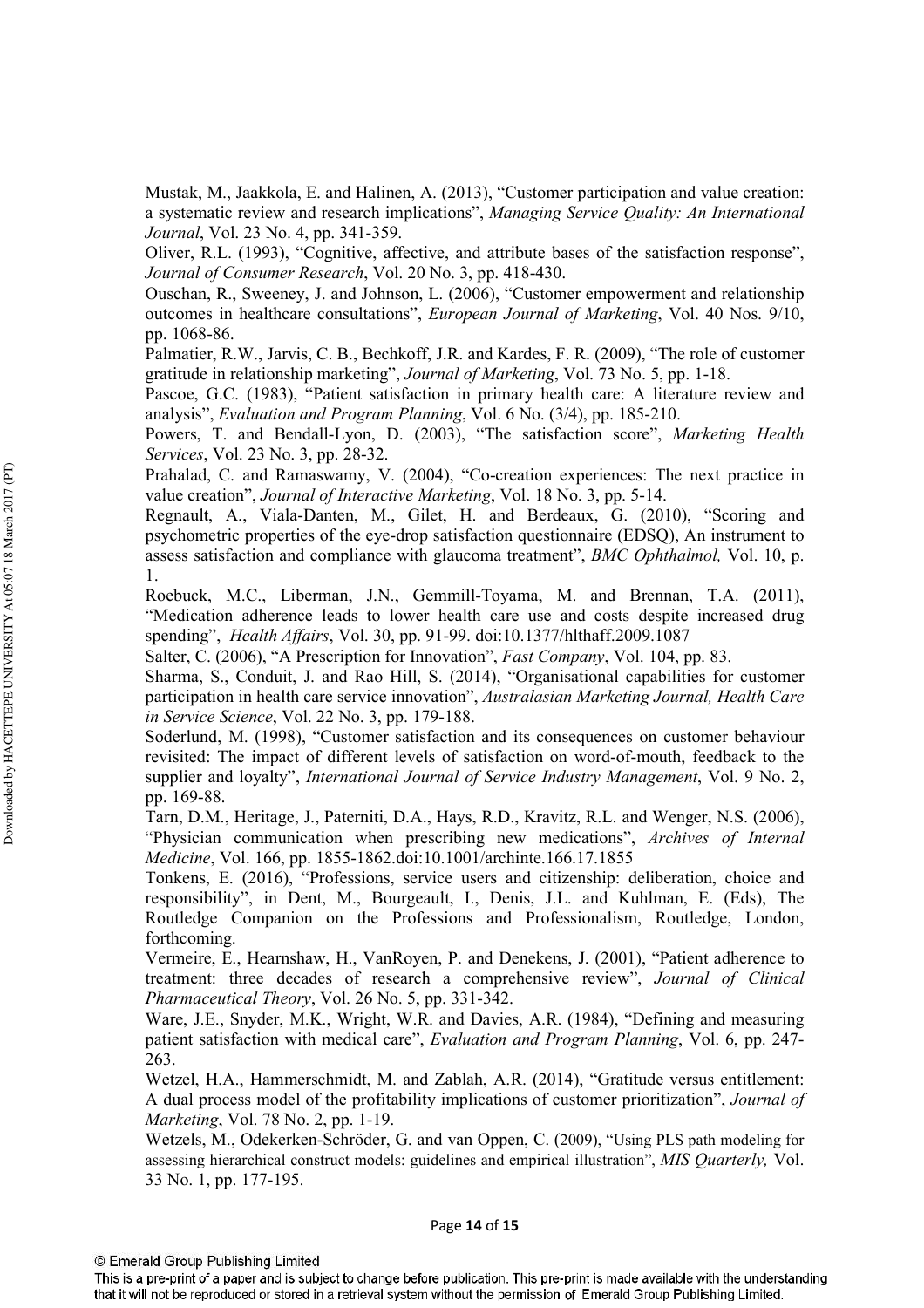Williams, M.V., Baker D.W. and Parker, R.M. (1998), "Relationship of functional health literacy to patients' knowledge of their chronic disease: A study of patients with hypertension and diabetes", Archives of *Internal Medicine*, Vol. 158, pp. 166-7.

Wood, A.M., Linley, P.A., Maltby, J., Baliousis, M. and Joseph, S. (2008), "The authentic personality: A theoretical and empirical conceptualization, and the development of the Authenticity Scale", Journal of Counselling Psychology, Vol. 55, pp. 385-399.

Yen, H.R. (2005), "An attribute-based model of quality satisfaction for internet self-service technology", Service Industries Journal, Vol. 25 No. 5, pp. 641-659.

Yim, C.K., Chan, K.W. and Lam, S.S.K. (2012), "Do customers and employees enjoy service participation? Synergistic effects of self- and other-efficacy", Journal of Marketing, Vol. 76 No. 6, pp. 121-140.

Zeithaml, V.A. (2000), "Service quality, profitability, and the economic worth of customers: what we know and what we need to learn", Journal of the Academy of Marketing Science, Vol. 28 No. 1, pp. 67-85.

Zeithaml, V.A. and Bitner, M.J. (2000), "Services Marketing: Integrating Customer Focus across the Firm", McGraw-Hill, New York, NY.

Website

http://articles.economictimes.indiatimes.com/2015-09-01/news/66107692 1 healthcaresector-healthcare-delivery-social-sector.

© Emerald Group Publishing Limited

This is a pre-print of a paper and is subject to change before publication. This pre-print is made available with the understanding that it will not be reproduced or stored in a retrieval system without the permission of Emerald Group Publishing Limited.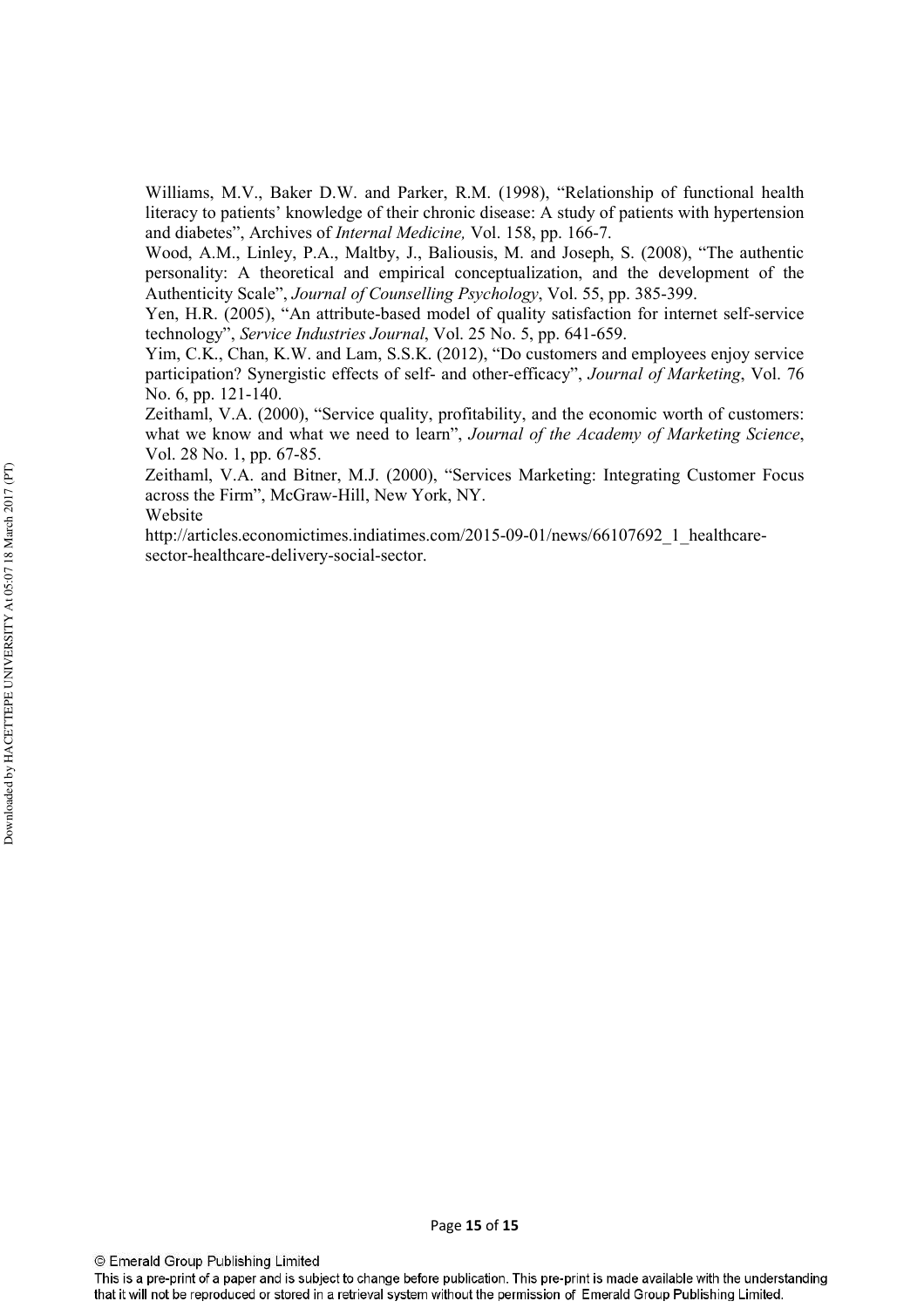Table-1 **Demographic Profile of Respondents** 

| Demographics          | Percentage |
|-----------------------|------------|
| <b>Gender</b>         |            |
| Male                  | 67.4       |
| Female                | 32.6       |
| Age                   |            |
| $21-30$ years         | 46.8       |
| $31-40$ years         | 22.9       |
| $41-50$ years         | 14.4       |
| 51 years or above     | 15.9       |
| <b>Education</b>      |            |
| Graduate              | 35.6       |
| Post Graduate         | 64.4       |
| <b>Monthly Income</b> |            |
| $<$ Rs 50 000*        | 11.5       |
| Rs 50001 - 1 lakh     | 27.5       |
| 1 lakh - 1.5 lakh     | 43.0       |
| 1.5 lakh - 2 lakh     | 18.0       |

*Note \* On 12 Feb 2016 1 Dollar is equal to 68.22 Rupee Source:https://www.google.co.in/?gfe\_rd=cr&ei=iKW9VvSBDvKK8QfdvpGwCw&g ws\_rd=ssl#q=1+dollar+is+equal+to+how+many+inr* 

| <b>Composite Reliability and AVE</b> |            |                                 |                          |  |
|--------------------------------------|------------|---------------------------------|--------------------------|--|
| <b>Latent Variable</b>               | <b>AVE</b> | Composite<br><b>Reliability</b> | Cronbach<br><b>Alpha</b> |  |
| PP                                   | 0.58       | 0.87                            | 0.82                     |  |
| PC                                   | 0.70       | 0.87                            | 0.78                     |  |
| PS                                   | 0.73       | 0.85                            | 0.70                     |  |
| PA                                   | 0.63       | 0.83                            | 0.70                     |  |
| PG                                   | 0.65       | 0.85                            | 0.73                     |  |
| <b>WOM</b>                           | 0.77       | 0.87                            | 0.71                     |  |

Table-2

Table-3 Correlations of the latent variables and the square root of AVE

|            | PP     | PC     | PS     | PА     | PG     | <b>WOM</b> |
|------------|--------|--------|--------|--------|--------|------------|
| <b>PP</b>  | (0.76) |        |        |        |        |            |
| PС         | 0.31   | (0.84) |        |        |        |            |
| PS         | 0.31   | 0.60   | (0.85) |        |        |            |
| PА         | 0.21   | 0.44   | 0.36   | (0.79) |        |            |
| PG         | 0.30   | 0.34   | 0.45   | 0.30   | (0.81) |            |
| <b>WOM</b> | 0.33   | 0.33   | 0.29   | 0.26   | 0.27   | (0.88)     |

This is a pre-print of a paper and is subject to change before publication. This pre-print is made available with the understanding that it will not be reproduced or stored in a retrieval system without the permission of Emerald Group Publishing Limited.

Page **1** of **2**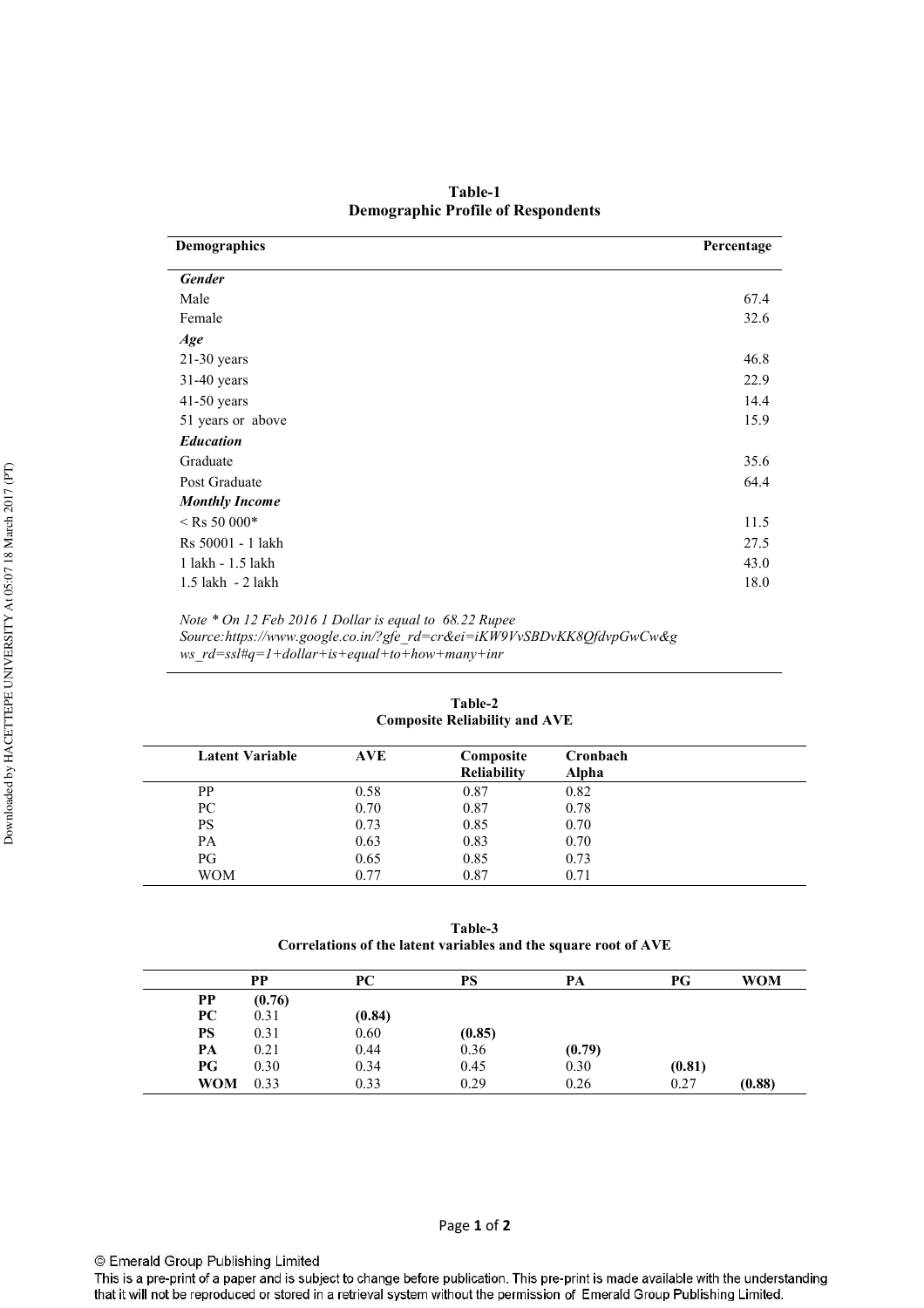Table-4 **Path Coefficients** 

| Path                                                                 |      |        | Sig       | <b>Hypotheses</b><br><b>Supported</b> |
|----------------------------------------------------------------------|------|--------|-----------|---------------------------------------|
| <i>H1</i> : Patient participation $\rightarrow$ Patient confidence   | 0.30 | 4.5691 | **        | Supported                             |
| <i>H2</i> : Patient confidence $\rightarrow$ Patient satisfaction    | 0.54 | 8.9963 | **        | Supported                             |
| <i>H3</i> : Patient participation $\rightarrow$ Patient adherence    | 0.06 | 1.453  | <b>NS</b> | Not Supported                         |
| $H4$ : Patient confidence $\rightarrow$ Patient adherence            | 0.35 | 5.6172 | **        | Supported                             |
| <i>H5</i> : Patient participation $\rightarrow$ Patient satisfaction | 0.29 | 4.1916 | **        | Supported                             |
| <i>H</i> 6: Patient satisfaction $\rightarrow$ Patient adherence     | 0.45 | 2.6178 | $\star$   | Supported                             |
| <i>H7</i> : Patient satisfaction $\rightarrow$ Patient gratitude     | 0.25 | 5.8608 | **        | Supported                             |
| <i>H8</i> : Patient satisfaction $\rightarrow$ Word of mouth         | 0.20 | 3.3966 | **        | Supported                             |

 *Note: \* p < 0.01, \*\* p < 0.001* 

© Emerald Group Publishing Limited

This is a pre-print of a paper and is subject to change before publication. This pre-print is made available with the understanding<br>that it will not be reproduced or stored in a retrieval system without the permission of E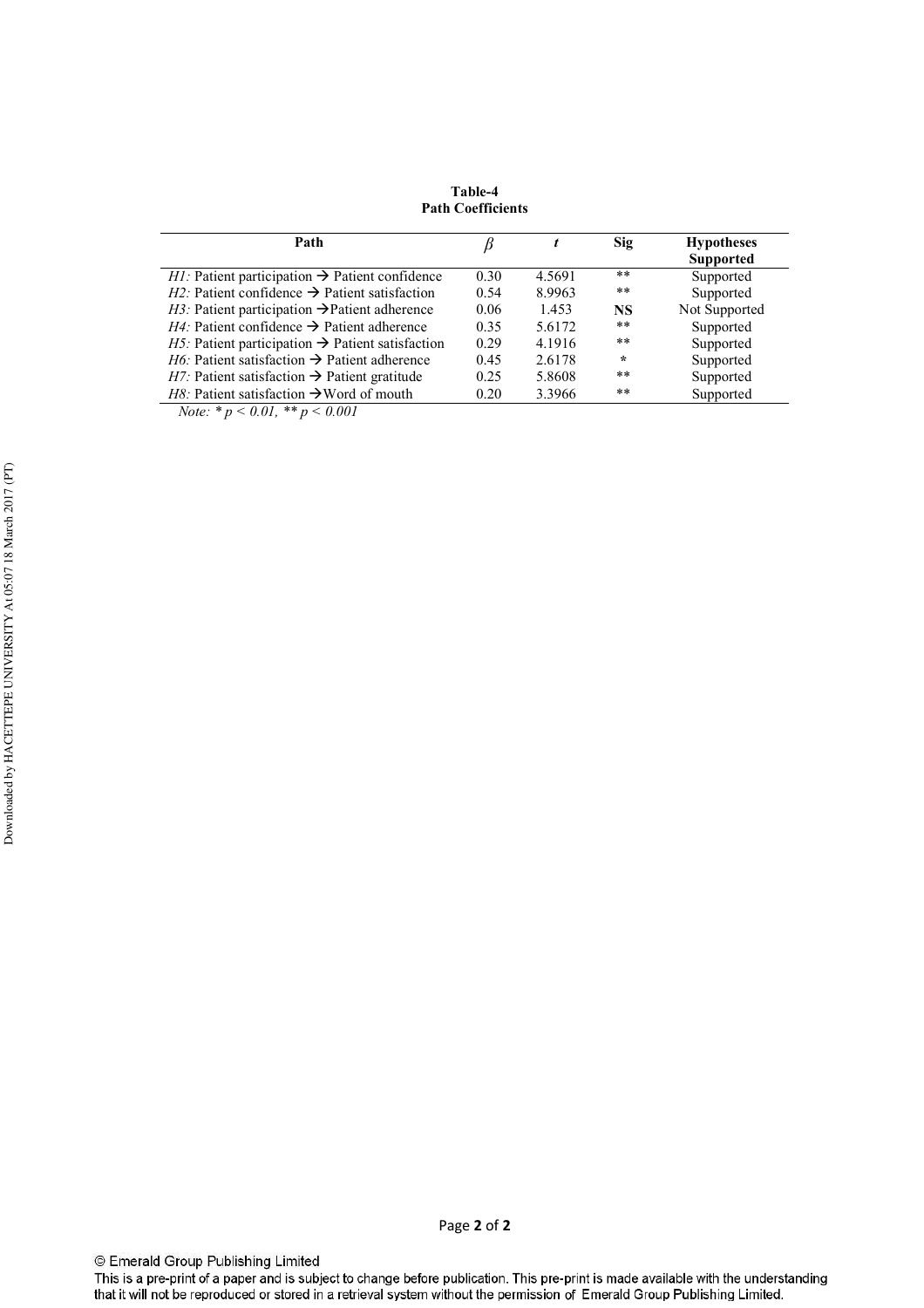

PP=Patient Participation, PC=Patient Confidence, PS=Patient Satisfaction, PA=Patient Adherence, PG=Patient Gratitude, WOM=Word of Mouth

© Emerald Group Publishing Limited

This is a pre-print of a paper and is subject to change before publication. This pre-print is made available with the understanding that it will not be reproduced or stored in a retrieval system without the permission of Emerald Group Publishing Limited.